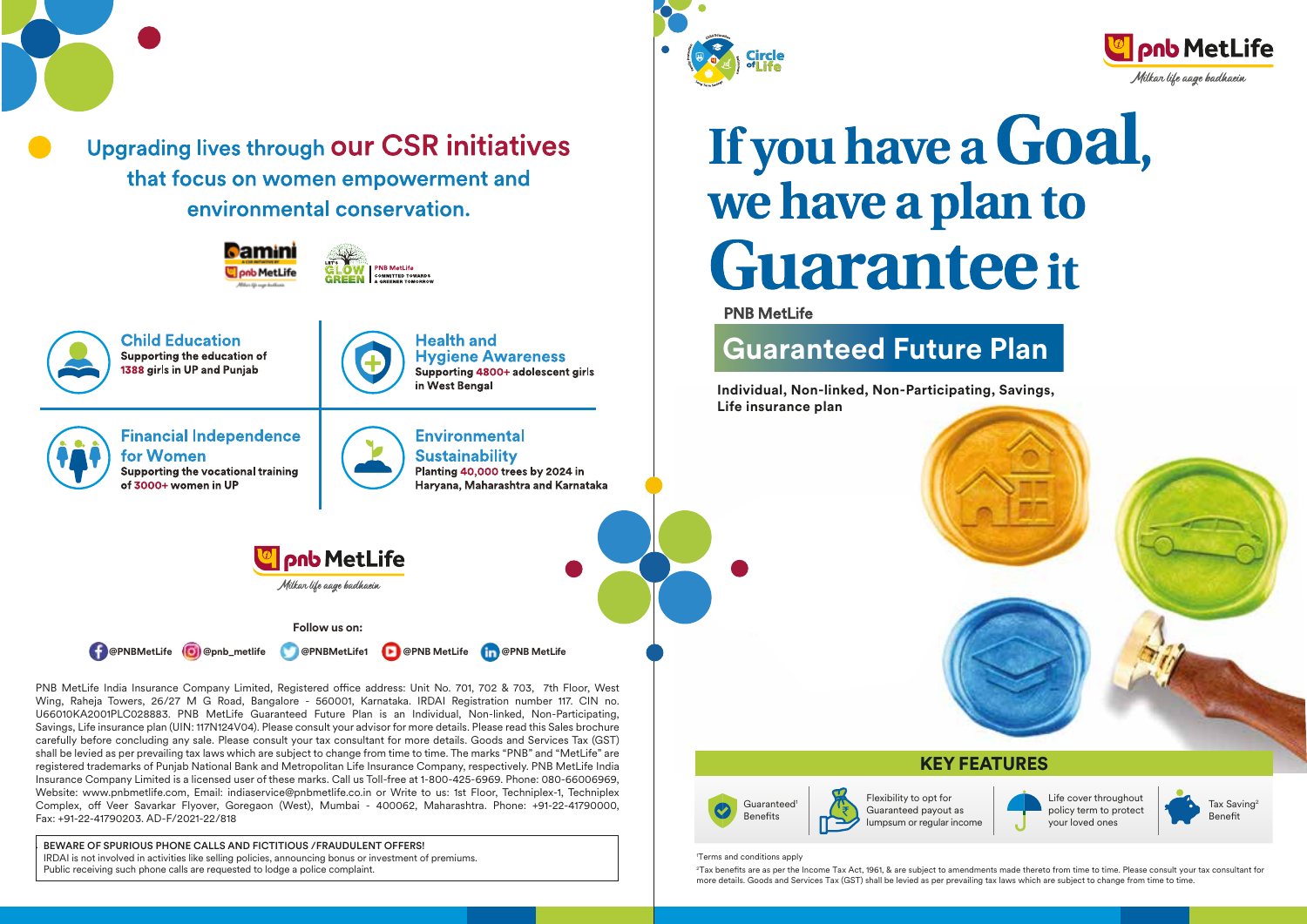# **PNB METLIFE GUARANTEED FUTURE PLAN**

An Individual, Non-linked, Non-Participating, Savings, Life insurance plan

We all go through various phases of life - from being young and unmarried to married, having children and then the golden years. Throughout life we have various aspirations for ourselves and for our family members like providing world class education to children, once they grow-up helping them with starting off in life and in marriage, buying a house, creating a retirement plan for yourself etc.

These goals are often accompanied by added responsibilities, unforeseen expenses and the likelihood of any uncertainty like death, disease or disability. These unforeseen events can be financially catastrophic for the family. Saving for each of these life goals in a disciplined manner throughout ones earning years is the only proven strategy for achieving your financial goals. Adequate protection for the unforeseen events is essential to ensure these goals are not ieopardised.

At PNB MetLife, we are always in the pursuit of offering products & solutions which meet these specific needs. Life Insurance offers you the dual benefits of allowing you to save and also safeguard you and your family from some of the unforeseen contingencies.

With the same ethos, we present to you the "PNB MetLife Guaranteed Future Plan", a plan that helps you systematically save and offers guaranteed returns. It also safeguards you against certain unforeseen life events. The plan ensures that you are able to meet your life's financial goals with higher degree of certainty. The plan offers you complete control and flexibility to customise your savings schedule based on your needs and affordability. You can also choose the manner in which you receive maturity amounts (i.e. Income, Lump-sum or combination thereof) and can also customise the timing to best meet your requirements.

### **WITH PNB METLIFE GUARANTEED FUTURE PLAN**

Secure your future with Guaranteed benefits

- Get flexibility to receive benefits as Lumpsum or Guaranteed Income
- Boost your corpus with Guaranteed additions and Wealth additions\*Get additional Boosters - Additional income payouts at fixed intervals with Income + Boosters Option^

Customization of income payouts to suit your needs – Choose any date to  $\sqrt{z}$ commence the income pay-out to coincide with any special date like birthdate or anniversary date.

- Get rewarded for higher premium payment
- Safeguard your family's future with life cover for entire policy term

\* Guaranteed additions will be available with all options, Wealth additions will be available with Lumpsum & Income +Lumpsum options only.

^ Boosters will be available with 'Income +Boosters' Option only and will not be available with other options.

### **KEY BENEFITS**

- **Pay as you like:** Choose from various premium payment options from 5, 7 to 15 years or Single pay.
- **•** Guaranteed Income factor ranging from 103% to 253% of Annualised premium<sup>1</sup>
- Additional benefits to boost your corpus -
- $\circ$  Guaranteed additions<sup>2</sup> which accrue with every premium payment
	- Wealth additions3 which accrue after completion of premium payment term
	- High Premium Reward for higher premium payment
- **Booster additions** ranging from 49% to 452% of Annualised premium in addition to your regular income payout<sup>4</sup> with Income + Boosters option.
- **Flexibility** to receive your income payout on the date of your choice<sup>5</sup>
- **Protection:** Safeguard against uncertainties
	- Get life cover for the entire policy term.
	- Option to enhance your protection through Accidental Death and Serious Illness rider coverage
- Tax benefits: You may be eligible to avail tax benefit on premiums paid and benefits received, as per prevailing tax laws

1. Guaranteed Income Payout percentage will vary based on Premium payment term, age, policy term and benefit option chosen. Guaranteed Income is not payable in Option 1.

2. Guaranteed Additions (GA) will accrue throughout Premium Payment Term as a percentage of Annualised Premium and will vary based on Premium payment term, entry age and benefit option chosen.

3. Wealth Additions (WA) will be available with 'Endowment' & 'Income + Lumpsum' options. WAs accrue after completion of Premium Payment Term as a percentage of Total Premiums Payable and will vary based on Premium payment term and entry age.

4. Booster additions will be available with 'Income+ Booster Option' percentage will vary based on Premium payment term, age, policy term.

5. Policyholder cannot choose the date preceding the due date of the income payout. .

# **HOW DOES THE PLAN WORK?**

### **Let's look at a few examples:**

#### **Illustration 1:**

Sameer, aged 40 years has a 3-year-old daughter. He wants to invest in a plan which provides a guaranteed corpus to secure his daughter's future. He invests in PNB MetLife Guaranteed Future Plan and selects:

- Benefit Payout Option Option 1- Endowment option
- Premium payment term of 7 years and Policy term of 15 years
- Annualised Premium of Rs. 1,00,000 (exclusive of taxes/cesses) and gets Basic Sum Assured of Rs.10,00,000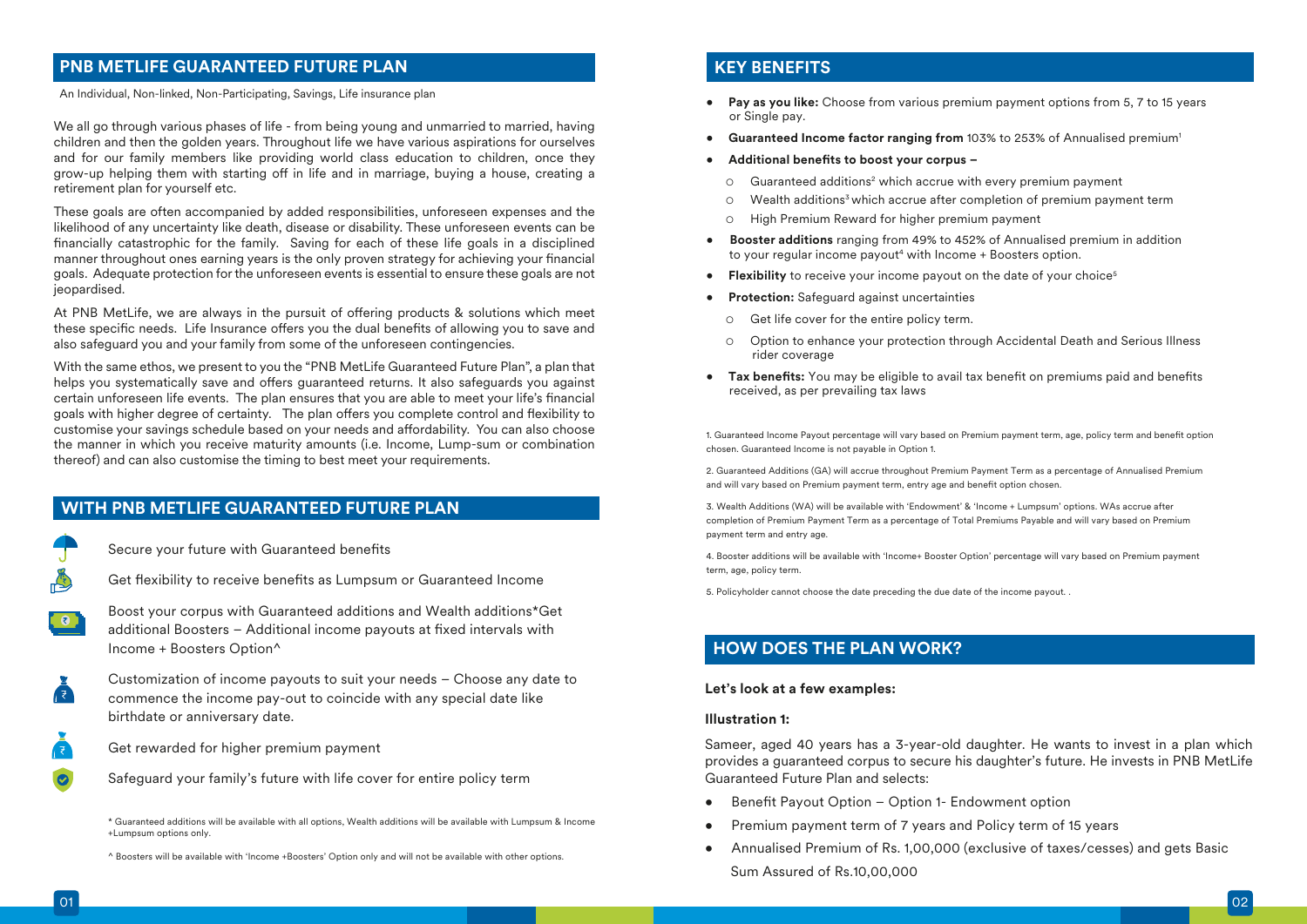**Scenario I**: If Sameer survives till Maturity, he will receive a lumpsum of Rs. 13,25,520 at maturity when his daughter turns 18 years of age.

| <b>Benefits</b>                                                      | Amount (Rs.)                 |  |  |
|----------------------------------------------------------------------|------------------------------|--|--|
| Guaranteed additions (GA) @10% - accrue every year<br>throughout PPT | 10,000                       |  |  |
| High premium reward - added to the GAs                               | 12,000                       |  |  |
| Accrued Guaranteed additions (a)                                     | $22,000 \times 7 = 1,54,000$ |  |  |
| Accrued Wealth additions (b)                                         | $58,940 \times 8 = 4,71,520$ |  |  |
| Total premiums payable (c)                                           | 7,00,000                     |  |  |
| Guaranteed Maturity Benefit (a+b+c)                                  | 13,25,520                    |  |  |



**Scenario II:** In case of unfortunate demise of Sameer in the 10th policy year, his nominee receives a lump sum benefit of Rs.11,00,000 and the policy terminates.

Where Sum Assured at death is as mentioned under 'Death Benefit' section in this document.

#### **Illustration 2:**

Sachin, aged 40 years wants to plan his retirement and invest in a plan that provides him a guaranteed income payouts during his golden years. He invests in PNB MetLife Guaranteed Future Plan and selects:

- Benefit Payout option Option 2 'Income Option'
- Premium payment term of 15 years, Deferment period of 0 years and Policy term of 30 years
- Annualised Premium of Rs. 1,00,000 (exclusive of taxes/cesses) and gets Basic Sum Assured of Rs.10,00,000

**Scenario I:** He starts receiving Guaranteed Income payout of Rs. 2,33,310 from end of 16th policy year till end of the policy term.

He can choose to start receiving Guaranteed Income payout at any selected date during the income payout year till the due date of next income payout provided it is succeeding the due date of income payout.

| <b>Benefits</b>                                                                                                                                                              | Amount (Rs.) |
|------------------------------------------------------------------------------------------------------------------------------------------------------------------------------|--------------|
| Guaranteed Income = Guaranteed Addition accrual $@$<br>121.31% of Annualised Premium + Annualised Premium<br>= 221.31% of Annualised premium every year throughout<br>PPT(A) | 2,21,310     |
| High Premium Reward (B) applicable on GA<br>(12% of Annualised Premium)                                                                                                      | 12,000       |
| Guaranteed Income Payout (A+B)                                                                                                                                               | 2,33,310     |
| Total Income Pay-out throughout Income Pay-out<br>Period                                                                                                                     | 34,99,650    |

### **LIFE COVER THROUGHOUT THE POLICY TERM**



**Scenario II:** In case of unfortunate demise of Sachin in the 25th policy year, his nominee receives a lump sum benefit of Rs. 15,75,000 and the policy terminates.

Where Sum Assured at death is as mentioned under 'Death Benefit' section in this document.

#### **Illustration 3:**

Aryan, aged 35 years is married to Neha and has a son Vihaan who is 2-year-old. Aryan wants to save for his son's education and wants a plan which provides guaranteed regular income payouts to meet Vihaan's tuition fees and considerable lumpsum for Vihaan's higher education.

He can choose to start receiving Guaranteed Income payout on any date to coincide with the date on which Vihaan's tuition fees is due provided it is succeeding the due date of income payout.

He invests in PNB MetLife Guaranteed Future Plan and selects:

- Benefit Payout option option 3 'Income + Lumpsum'
- Premium payment term of 10 years, Deferment period of 1 year and Policy term of 21 years
- Annualised Premium of Rs. 1,00,000 (exclusive of taxes/cesses) and gets Basic Sum Assured of Rs. 10,00,000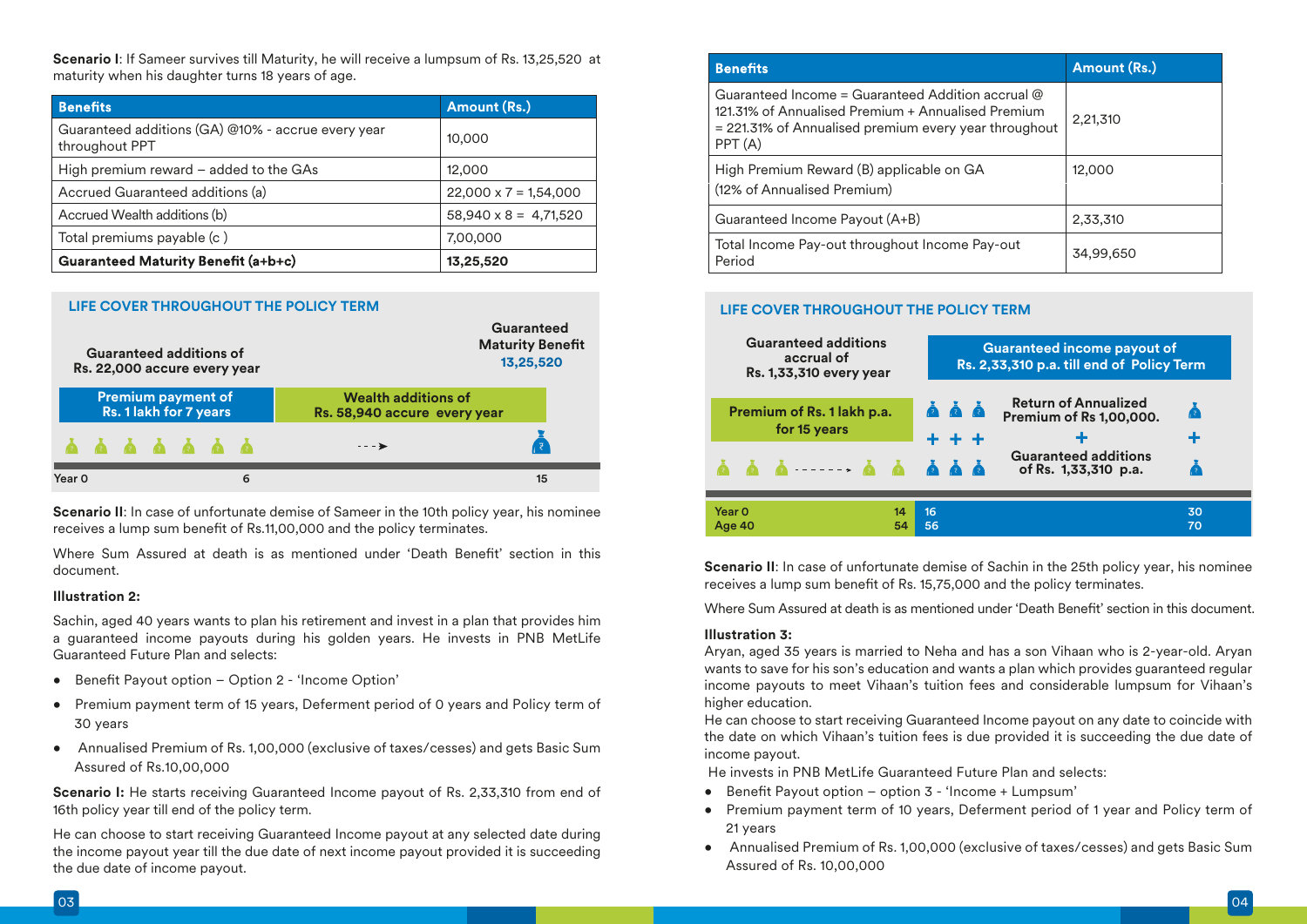**Scenario I:** He will start receiving Guaranteed income payout of Rs. 1,55,000 from the end of 12th year which he uses to pay his son's tuition fees and receives a lumpsum of Rs. 4,81,000 at maturity which he can use towards his child's higher education.

He can choose to start receiving a Guaranteed Income payout at any selected date during the income payout year till the due date of next income payout.

| <b>Benefits</b>                                                                          | Amount (Rs.) |
|------------------------------------------------------------------------------------------|--------------|
| Guaranteed addition @ 43% of Annualised premium<br>accrued every year throughout PPT (A) | 43,000       |
| Return of Annualised Premium (B)                                                         | 1,00,000     |
| High Premium Reward @ 12% of Annualised Premium<br>applicable on GA (c)                  | 12,000       |
| Guaranteed Income Payout (A+B+C)                                                         | 1,55,000     |
| Accrued Wealth additions @ 4.81% of Total premiums<br>payable paid at Maturity           | 4,81,000     |
| Total Benefits paid throughout Income Pay-out Period<br>and Maturity                     | 20,31,000    |

### **LIFE COVER THROUGHOUT THE POLICY TERM**



**Scenario II:** In case of unfortunate demise of Aryan in the 15th policy year, his nomineereceives a lump sum benefit of Rs. 12,77,400 and the policy terminates.

Where Sum Assured at death is as mentioned under 'Death Benefit' section in this document.

### **Illustration 4:**

Ayush, aged 30 years wants to invest in a savings plan that provides him a secondary income to cater to his rising needs and also ensures his lifestyle needs are met by providing periodic lumpsum. He invests in PNB MetLife Guaranteed Future Plan and selects:

- $\bullet$  Benefit Payout option Option 4 Income + Boosters
- Premium payment term of 10 years, Deferment period of 0 year and Policy term of 20 years
- Annualised Premium of Rs. 1,00,000 (exclusive of taxes/cesses) and gets Basic Sum Assured of Rs.10,00,000

**Scenario I:** He starts receiving a guaranteed income of Rs. 1,48,000 from end of 11th policy year till end of the policy term. He can choose to start receiving a Guaranteed Income payout on any date to coincide with his anniversary or birthday, provided it is succeeding the due date of income payout.

| <b>Benefits</b>                                                                                                                                | Amount (Rs.)                                                      |
|------------------------------------------------------------------------------------------------------------------------------------------------|-------------------------------------------------------------------|
| Guaranteed addition @ 36% of Annualised premium<br>accrued every year throughout PPT (A)                                                       | 36,000                                                            |
| High Premium Reward (12% of Annualised Premium) (B)                                                                                            | 12,000                                                            |
| Return of Annualised Premium (C)                                                                                                               | 1,00,000                                                          |
| Guaranteed Income (A+B+C)                                                                                                                      | 1,48,000                                                          |
| Booster additions of 109.87% of Annualised premium<br>paid at the end of 14th, 17th, & 20th policy year along<br>with Guaranteed Income Payout | Booster 1: 1,09,870<br>Booster 2: 1,09,870<br>Booster 3: 1,09,870 |
| Total Benefits paid throughout Income Payout Period                                                                                            | 18,09,610                                                         |

### **LIFE COVER THROUGHOUT THE POLICY TERM**



**Scenario II:** In case of Ayush's unfortunate demise in the 15th policy year, his nominee receives a lump sum benefit of Rs. 11,50,000 and the policy terminates.

Where Sum Assured at death is as defined in 'Death Benefit' section in this document.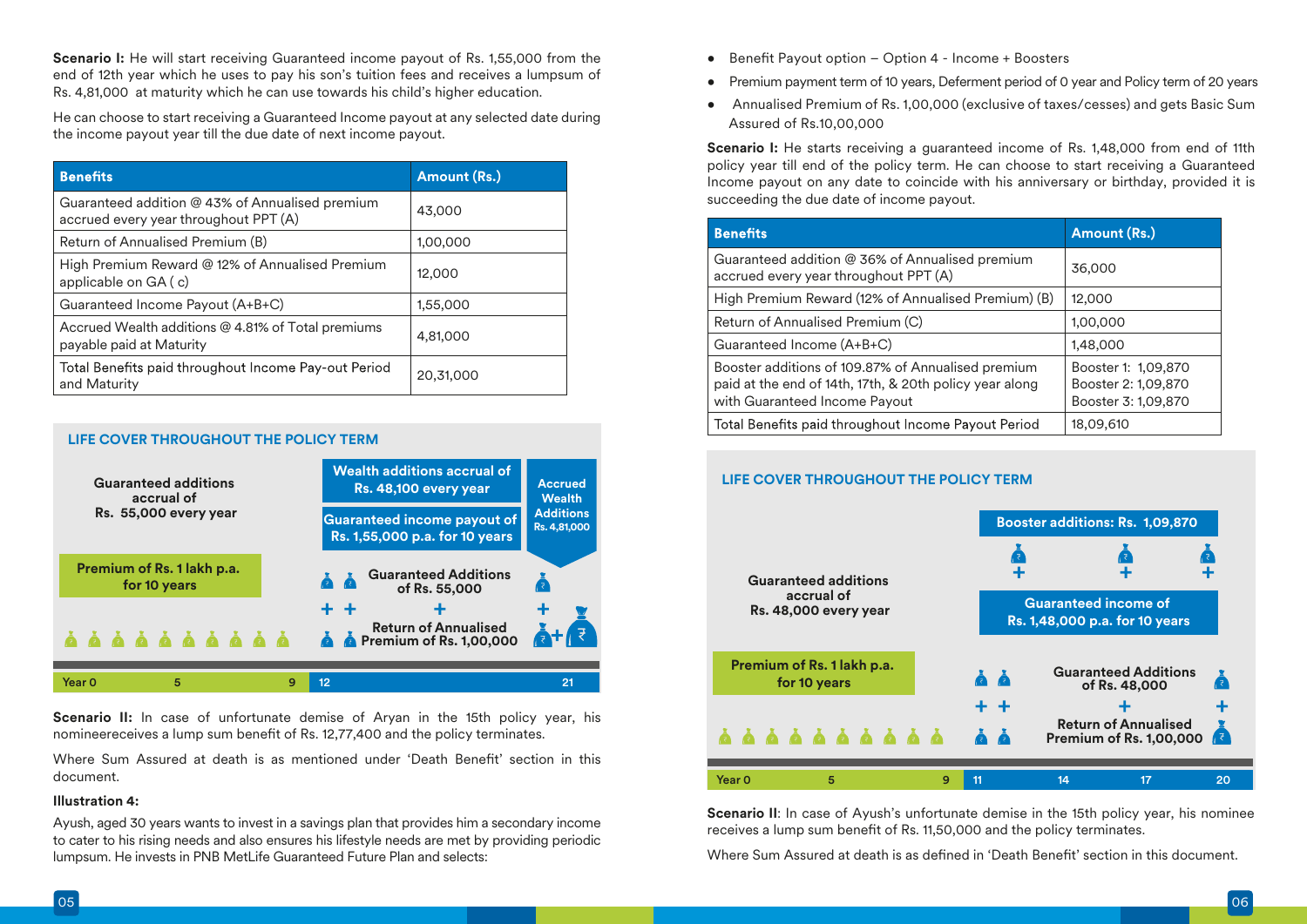# **PLAN AT A GLANCE**

|                                                  | This is a guaranteed savings plan wherein at inception of the policy, the policyholder can<br>choose to receive benefits in any one following form:                                                                                                                                                   |                                                                                                                                                                                                                                                                    |                 |                   |                |                   |                  |                   |                   |                  |                   |                   |                                                                                            |
|--------------------------------------------------|-------------------------------------------------------------------------------------------------------------------------------------------------------------------------------------------------------------------------------------------------------------------------------------------------------|--------------------------------------------------------------------------------------------------------------------------------------------------------------------------------------------------------------------------------------------------------------------|-----------------|-------------------|----------------|-------------------|------------------|-------------------|-------------------|------------------|-------------------|-------------------|--------------------------------------------------------------------------------------------|
|                                                  | Option 1: Endowment Option - Total Premium payable along with accrued Guaranteed                                                                                                                                                                                                                      |                                                                                                                                                                                                                                                                    |                 |                   |                |                   |                  |                   |                   |                  |                   |                   | Additions and accrued Wealth additions is paid as a lumpsum at the end of the policy term. |
|                                                  | <b>Option 2: Income Option - Guaranteed Income payouts are paid during the Income</b><br>Payout Period.                                                                                                                                                                                               |                                                                                                                                                                                                                                                                    |                 |                   |                |                   |                  |                   |                   |                  |                   |                   |                                                                                            |
| <b>Benefit payout</b><br>options                 |                                                                                                                                                                                                                                                                                                       | Option 3: Income + Lumpsum Option - Guaranteed Income payouts are paid during the<br>Income Payout Period and accrued Wealth additions are paid as lumpsum at the end of<br>policy term.                                                                           |                 |                   |                |                   |                  |                   |                   |                  |                   |                   |                                                                                            |
|                                                  |                                                                                                                                                                                                                                                                                                       | <b>Option 4: Income + Boosters</b> – Guaranteed Income payouts are paid at regular intervals<br>during the Income Payout Period. Additional payouts termed as 'Booster Additions' will be<br>paid at specified intervals along with the Guaranteed Income Payouts. |                 |                   |                |                   |                  |                   |                   |                  |                   |                   |                                                                                            |
|                                                  | The above benefits will be payable provided the policy in-force and all due instalment<br>premiums have been paid.                                                                                                                                                                                    |                                                                                                                                                                                                                                                                    |                 |                   |                |                   |                  |                   |                   |                  |                   |                   |                                                                                            |
|                                                  |                                                                                                                                                                                                                                                                                                       | You can choose to defer survival benefit payout by choosing any one Deferment Period (in<br>complete years) at inception of the policy. Deferment period starts at end of the Premium<br>Payment Term. Options available are as mentioned below:                   |                 |                   |                |                   |                  |                   |                   |                  |                   |                   |                                                                                            |
| <b>Deferment</b><br>period<br>options<br>(Years) | $\bullet$<br>$\bullet$                                                                                                                                                                                                                                                                                | For Limited Pay:<br>PPT > 5 years: 0, 1 or 2 (option to choose the Deferment period)<br>PPT 5 years: 2 (Deferment period is fixed)<br>For Single pay: 5 (Deferment period is fixed)                                                                                |                 |                   |                |                   |                  |                   |                   |                  |                   |                   |                                                                                            |
|                                                  | *You can choose to receive the survival benefits on any one date, succeeding the due date<br>of first income payout, to coincide with any special date like birthdate or anniversary date.<br>This option needs to be selected at policy inception and cannot be changed during the<br>policy tenure. |                                                                                                                                                                                                                                                                    |                 |                   |                |                   |                  |                   |                   |                  |                   |                   |                                                                                            |
| <b>Income Payout</b><br>period (Years)           | Income Payout Period is the period equal to the Premium Payment Term (PPT) which shall<br>commence after the end of PPT and the Deferment Period (if applicable) chosen by the<br>policyholder                                                                                                        |                                                                                                                                                                                                                                                                    |                 |                   |                |                   |                  |                   |                   |                  |                   |                   |                                                                                            |
| Income pay-out<br>factors                        | Yearly /Half-yearly/ Monthly<br>For half-yearly income payout is chosen, a factor of 0.97/2 will be applied to annual income                                                                                                                                                                          |                                                                                                                                                                                                                                                                    |                 |                   |                |                   |                  |                   |                   |                  |                   |                   | For monthly income payout is chosen, a factor of 0.95/12 will be applied to annual income  |
| <b>Premium Paying</b><br>Term (PPT)              | Following PT and PPT combinations are available:<br>For Option 1: Endowment Option:                                                                                                                                                                                                                   |                                                                                                                                                                                                                                                                    |                 |                   |                |                   |                  |                   |                   |                  |                   |                   |                                                                                            |
| (Years)                                          | PPT                                                                                                                                                                                                                                                                                                   | 5                                                                                                                                                                                                                                                                  | 7               | 8                 | 9              | 10                | 11               | 12                | 12                | 13               | 14                | 15                |                                                                                            |
|                                                  | PT                                                                                                                                                                                                                                                                                                    | 12                                                                                                                                                                                                                                                                 | 15              | 16                | 18             | 20                | 22               | 20                | 24                | 26               | 28                | 30                |                                                                                            |
|                                                  | For Options 2, 3 & 4:                                                                                                                                                                                                                                                                                 |                                                                                                                                                                                                                                                                    |                 |                   |                |                   |                  |                   |                   |                  |                   |                   |                                                                                            |
| <b>Policy term</b><br>(Years)                    | <b>PPT</b>                                                                                                                                                                                                                                                                                            | SP\$                                                                                                                                                                                                                                                               | $5*$            | $\overline{7}$    | 8              | 9                 | 10               | 11                | 12                | 13               | 14                | 15                |                                                                                            |
|                                                  | PT                                                                                                                                                                                                                                                                                                    | 15,20<br>& 30                                                                                                                                                                                                                                                      | 12 <sup>°</sup> | 14,<br>15 &<br>16 | 16, 17<br>& 18 | 18,<br>19 &<br>20 | 20,<br>218<br>22 | 22,<br>23 &<br>24 | 24,<br>25 &<br>26 | 26,<br>278<br>28 | 28,<br>29 &<br>30 | 30,<br>31 &<br>32 |                                                                                            |
|                                                  | *Not available under Option 4: Income + Booster <sup>5</sup> SP will not be available for Option 1, 3 &<br>POS channel<br>Maximum Policy Term allowed for policies sold through POS channel is 20 years                                                                                               |                                                                                                                                                                                                                                                                    |                 |                   |                |                   |                  |                   |                   |                  |                   |                   |                                                                                            |

|                                                           | Policy Term (Years)                                                                                                     | <b>Minimum Entry Age</b>                                                                                                                                                     |                                                                                       |  |  |  |  |  |  |  |
|-----------------------------------------------------------|-------------------------------------------------------------------------------------------------------------------------|------------------------------------------------------------------------------------------------------------------------------------------------------------------------------|---------------------------------------------------------------------------------------|--|--|--|--|--|--|--|
|                                                           | 12                                                                                                                      | 6 years last birthday                                                                                                                                                        |                                                                                       |  |  |  |  |  |  |  |
| Minimum age <sup>6</sup>                                  | 14                                                                                                                      | 4 years last birthday                                                                                                                                                        |                                                                                       |  |  |  |  |  |  |  |
| at entry (Years)                                          | 15                                                                                                                      | 3 years last birthday                                                                                                                                                        |                                                                                       |  |  |  |  |  |  |  |
|                                                           | 16                                                                                                                      | 2 years last birthday                                                                                                                                                        |                                                                                       |  |  |  |  |  |  |  |
|                                                           | 17                                                                                                                      | 1 year last birthday                                                                                                                                                         |                                                                                       |  |  |  |  |  |  |  |
|                                                           | 18 and above                                                                                                            | 0 (30 days)                                                                                                                                                                  |                                                                                       |  |  |  |  |  |  |  |
|                                                           |                                                                                                                         |                                                                                                                                                                              |                                                                                       |  |  |  |  |  |  |  |
| <b>Maximum</b><br>age <sup>6</sup> at entry               | 60 years                                                                                                                |                                                                                                                                                                              | For policies purchased through POS channel, the maximum age at entry will be 55 years |  |  |  |  |  |  |  |
| (Years)                                                   |                                                                                                                         | as per prevailing POS guidelines, as amended from time to time                                                                                                               |                                                                                       |  |  |  |  |  |  |  |
| <b>Maximum</b><br>age <sup>6</sup> at Maturity<br>(Years) | Single pay: 80<br>Limited pay: 75 Years                                                                                 | For policies purchased through POS channel, the maximum age at maturity for Limited<br>pay will be 65 years; as per prevailing POS guidelines, as amended from time to time. |                                                                                       |  |  |  |  |  |  |  |
| <b>Minimum</b><br><b>Annualised</b><br>Premium (Rs.)      | Single Pay: Rs. 2,00,000<br>Limited Pay (Other than POSP): Rs. 24,000<br>Limited Pay (Sourced through POSP): Rs. 12,000 |                                                                                                                                                                              |                                                                                       |  |  |  |  |  |  |  |
| <b>Maximum</b><br><b>Annualised</b><br>Premium (Rs.)      | Underwriting Policy.                                                                                                    | 1,00,00,00,000 subject to maximum Basic Sum Assured limit as per Board Approved                                                                                              |                                                                                       |  |  |  |  |  |  |  |
| <b>Minimum Basic</b><br><b>Sum Assured</b>                | For Limited pay: 10 x Annualised premium<br>For Single pay: 1.25 x Annualised premium                                   |                                                                                                                                                                              |                                                                                       |  |  |  |  |  |  |  |
| <b>Maximum Basic</b><br><b>Sum Assured</b>                | As per Board approved underwriting policy                                                                               | For policies purchased through POS channel, the maximum Sum Assured will be<br>Rs. 25 lakh as per prevailing POS guidelines, as amended from time to time                    |                                                                                       |  |  |  |  |  |  |  |
| <b>Rider options</b>                                      | <b>PNB MetLife Serious Illness Rider</b>                                                                                | PNB MetLife Accidental Death Benefit Rider Plus,<br>Riders will not be available for policies purchased through POS channel.                                                 |                                                                                       |  |  |  |  |  |  |  |
| <b>Premium</b><br><b>Payment modes</b>                    | Single/Yearly / Half Yearly / Monthly                                                                                   | Single pay option will not be available with Option 1 and Option 3.                                                                                                          |                                                                                       |  |  |  |  |  |  |  |

6 All reference to age are as on age last birthday. For policies issued to minor lives the risk cover starts immediately at inception. Also, in case the life assured is a minor, the policy will vest with the life assured when the life assured attains an age of 18 years.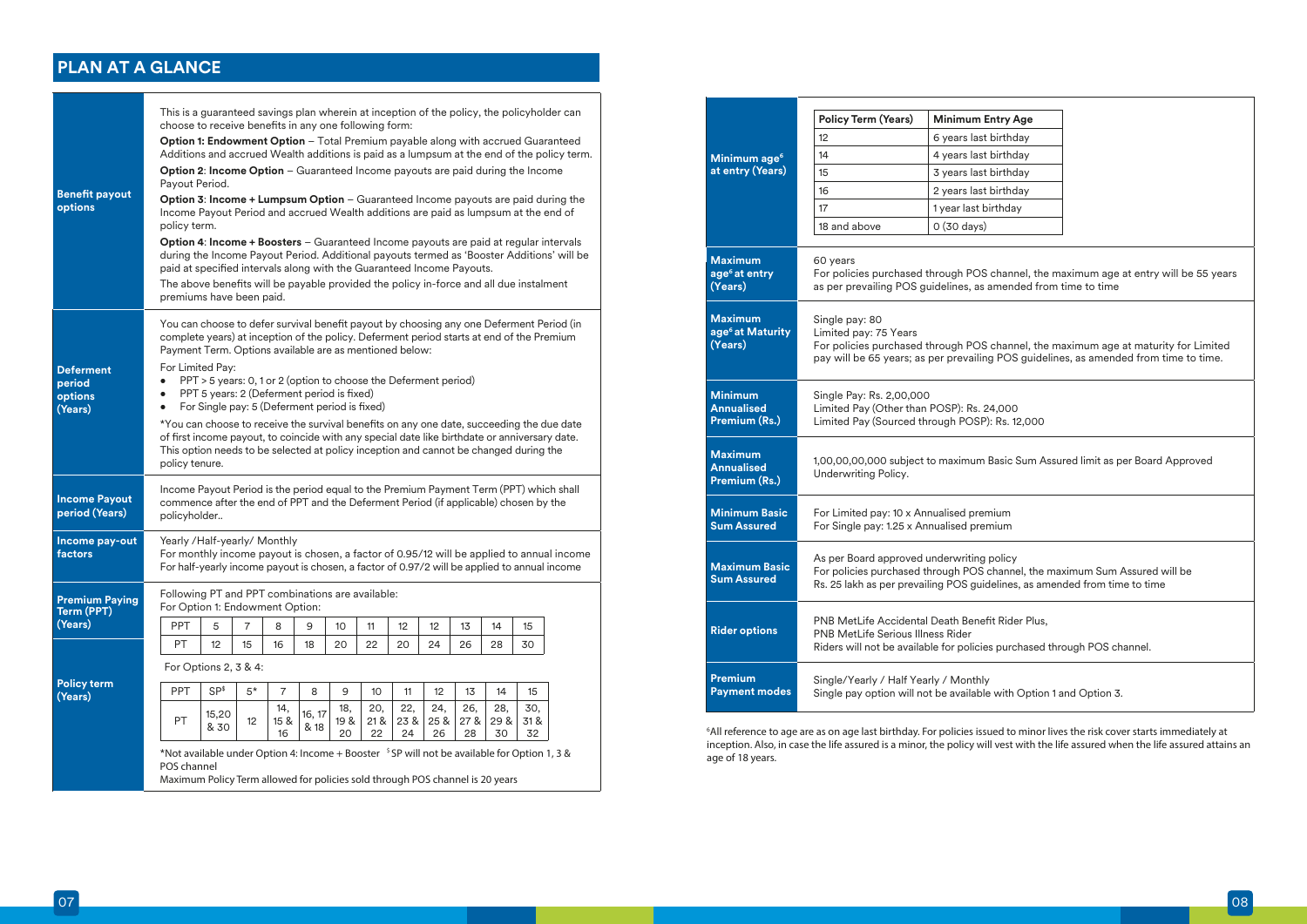# **BENEFITS IN DETAILS**

#### **SURVIVAL BENEFIT**

On survival of the Life Assured until the end of the Premium Payment Term, provided that the Policy is in In-force Status and all due Installment Premiums have been received in full by Us, the following benefit will be payable on each

**Option 1- Endowment Option** – No survival benefit will be payable under this option.

**Option 2: Income Option** – If this option is chosen, the Guaranteed Income Payouts will be payable at policy anniversaries during the Income Payout period after completion of the premium payment term and deferment period, if chosen. If Single pay is chosen, the Guaranteed Income Payouts will be equal to the Guaranteed Addition specified in the table below.

The Guaranteed Income payout will be equal to the sum of Annualised Premium paid and Guaranteed Additions accrued. Guaranteed Additions will start accruing at beginning of every year during the Premium Payment Term.

**Guaranteed Additions** will be expressed as a percentage of Annualised Premium as specified below and may vary depending on the premium payment term, entry age and policy term.

### **For Limited Pay:**

|                 | <b>Guaranteed Additions as percentage of Annualized Premium</b> |                         |               |                      |              |                                        |               |                                |                             |                                                 |                                 |             |                             |                                  |                          |
|-----------------|-----------------------------------------------------------------|-------------------------|---------------|----------------------|--------------|----------------------------------------|---------------|--------------------------------|-----------------------------|-------------------------------------------------|---------------------------------|-------------|-----------------------------|----------------------------------|--------------------------|
| PPT/            | <b>Deferment Period 0</b>                                       |                         |               |                      |              | <b>Deferment Period 1</b>              |               |                                |                             | <b>Deferment Period 2</b>                       |                                 |             |                             |                                  |                          |
| Age<br>(years)  | $0 - 35$                                                        | $36 -$<br>40            | $41 -$<br>45  | $46 -$<br>50         | 51&<br>above | $0 - 35$                               | $36-$<br>40   | $41 -$<br>45                   | $46 -$<br>50                | 51&<br>above                                    | $0 - 35$                        | $36-$<br>40 | $41 -$<br>45                | $46 -$<br>50                     | 51 <sup>8</sup><br>above |
| 5               | <b>NA</b>                                                       | <b>NA</b>               | <b>NA</b>     | <b>NA</b>            | <b>NA</b>    | <b>NA</b>                              | <b>NA</b>     | <b>NA</b>                      | <b>NA</b>                   | <b>NA</b>                                       | 30.35%                          | 28.27%      | 25.14%                      | 18.89%                           | 11.60%                   |
| $\overline{7}$  | 35.00%                                                          | 31.88%                  | 27.73%        | 21.50%               | 14.23%       | 47.27%                                 | 44.14%        |                                | 38.92% 30.58%               | 24.32%                                          |                                 |             | 56.36% 53.22% 47.98% 38.55% |                                  | 32.26%                   |
| 8               | 41.92%                                                          | 37.75%                  | 33.58%        | 26.28%               | 17.94%       | 55.31%                                 | 52.16%        |                                | 45.88% 36.46%               | 29.11%                                          | 65.50%                          |             |                             | 61.29% 56.03% 44.45%             | 37.09%                   |
| 9               | 54.02%                                                          |                         | 50.92% 47.82% | 40.58%               | 35.41%       |                                        |               |                                | 64.01% 60.90% 56.74% 49.47% | 43.25%                                          | 74.89%                          | 71.77%      |                             | 66.57% 58.24%                    | 52.00%                   |
| 10 <sup>°</sup> | 66.67%                                                          | 64.61%                  | 61.51%        | 55.33%               | 50.18%       |                                        | 78.36% 76.30% | 71.16%                         | 63.12%                      | 58.84%                                          | 89.27%                          |             | 86.17% 80.84% 71.69%        |                                  | 66.40%                   |
| 11              | 78.95%                                                          | 76.14%                  | 71.36%        | 63.31%               |              | 58.84% 88.96% 85.82% 80.60% 71.46%     |               |                                |                             | 66.38%                                          |                                 |             |                             | 99.29%   96.00%  90.10%   80.53% | 74.31%                   |
| 12              | 89.13%                                                          |                         |               | 86.05% 80.94% 72.74% | 66.60%       |                                        |               |                                | 98.51% 95.44% 89.28% 81.08% | 74.93%                                          |                                 |             |                             | 110.22% 107.14% 99.95% 90.72% 1  | 82.49%                   |
| 13              | 99.81%                                                          |                         | 96.74% 90.58% | 81.34%               | 75.18%       |                                        |               | 111.57% 108.48% 101.29% 91.01% |                             | 83.80%                                          | 124.04% 119.92% 111.70% 100.37% |             |                             |                                  | 92.15%                   |
| 14              |                                                                 | 112.60% 108.48% 101.29% |               | 91.01%               |              |                                        |               |                                |                             | 83.80% 125.08% 119.92% 111.70% 100.37% 92.15%   | 138.94% 132.76% 123.48% 111.11% |             |                             |                                  | 100.80%                  |
| 15              | 126.46%                                                         | 121.31%                 | 114.10%       | 101.74%              |              | 93.49% 139.98% 133.79% 125.54% 112.14% |               |                                |                             | 102.86% 153.90% 146.68% 138.41% 122.92% 112.59% |                                 |             |                             |                                  |                          |

#### **For Single Pay**

| <b>Guaranteed Addition as a percentage of Single Premium</b> |                           |        |           |        |              |  |  |  |  |  |  |
|--------------------------------------------------------------|---------------------------|--------|-----------|--------|--------------|--|--|--|--|--|--|
|                                                              | <b>Deferment Period 5</b> |        |           |        |              |  |  |  |  |  |  |
| Term/<br>Age<br>(years)                                      | $0 - 35$<br>$36 - 40$     |        | $41 - 45$ | 46-50  | 51&<br>above |  |  |  |  |  |  |
| 15                                                           | 17.04%                    | 16.95% | 16.80%    | 16.62% | 16.39%       |  |  |  |  |  |  |
| 20                                                           | 13.00%                    |        | 12.75%    | 12.57% | 12.30%       |  |  |  |  |  |  |
| 30                                                           | 9.91%                     | 9.79%  | 9.64%     | 9.40%  | <b>NA</b>    |  |  |  |  |  |  |

### **Option 3: Income + Lumpsum:**

If this option is chosen, the Guaranteed Income Payouts will be payable at policy anniversaries during the Income Payout period after completion of the premium payment term and deferment period, if chosen.

The Guaranteed Income payout will be equal to the sum of Annualised Premium paid and Guaranteed Additions accrued. Guaranteed Additions will start accruing at beginning of every year during the Premium Payment Term.

**Guaranteed Additions** will be expressed as a percentage of Annualised Premium as specified below and will and may vary depending on the premium payment term and policy term.

| <b>Guaranteed Addition as percentage of Annualised Premium</b> |                           |                           |                           |  |  |  |  |  |  |
|----------------------------------------------------------------|---------------------------|---------------------------|---------------------------|--|--|--|--|--|--|
| <b>PPT</b> (years)                                             | <b>Deferment Period 0</b> | <b>Deferment Period 1</b> | <b>Deferment Period 2</b> |  |  |  |  |  |  |
| 5                                                              | ۰                         |                           | 3%                        |  |  |  |  |  |  |
| $\overline{7}$                                                 | 3%                        | 3%                        | 3%                        |  |  |  |  |  |  |
| 8                                                              | 10%                       | 10%                       | 10%                       |  |  |  |  |  |  |
| 9                                                              | 20%                       | 20%                       | 20%                       |  |  |  |  |  |  |
| 10                                                             | 43%                       | 43%                       | 43%                       |  |  |  |  |  |  |
| 11                                                             | 50%                       | 50%                       | 50%                       |  |  |  |  |  |  |
| 12 <sup>°</sup>                                                | 55%                       | 55%                       | 55%                       |  |  |  |  |  |  |
| 13                                                             | 60%                       | 60%                       | 60%                       |  |  |  |  |  |  |
| 14                                                             | 65%                       | 65%                       | 65%                       |  |  |  |  |  |  |
| 15                                                             | 75%                       | 75%                       | 75%                       |  |  |  |  |  |  |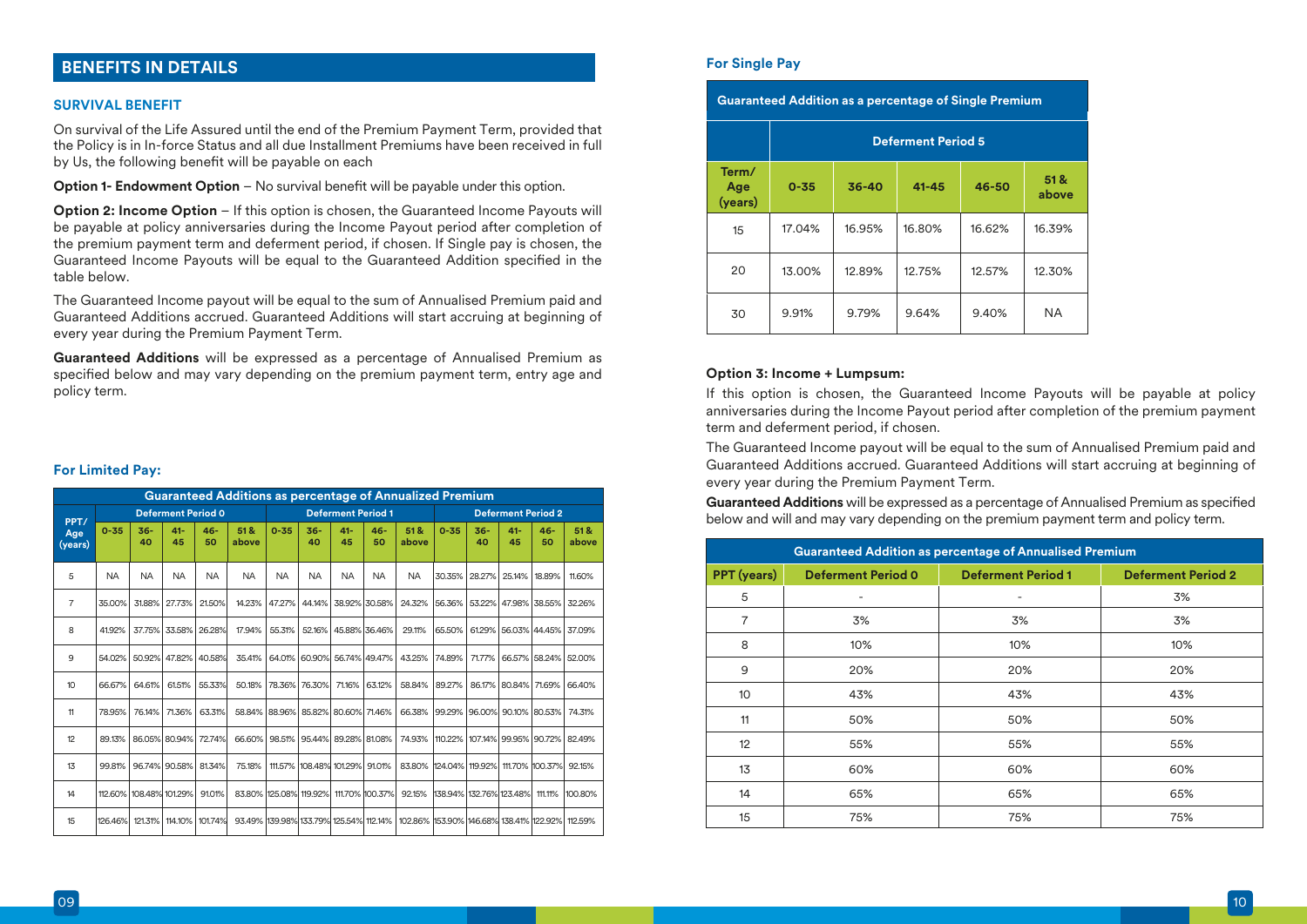### **Option 4 - Income + Boosters:**

If this option is chosen, the Guaranteed Income Payouts will be payable at policy anniversaries during the Income Payout period after completion of the premium payment term and deferment period if chosen, if single pay is chosen the Guaranteed Income Payouts will be equal to the Guaranteed Addition specified in the table below. Additional payouts called Booster Additions will be paid along with the Guaranteed Income Payouts paid at specied policy anniversaries during the Income Payout period.

The Guaranteed Income payout will be equal to the sum of Annualised Premium paid and Guaranteed Additions accrued. Guaranteed Additions will start accruing at beginning of every year during the Premium Payment Term.

**Guaranteed Additions** will be expressed as a percentage of Annualised Premium as specified below and will and may vary depending on the premium payment term.

| <b>Guaranteed Addition as a percentage</b><br>of Annualised Premium |                                                          | <b>Guaranteed Addition</b><br>percentage of Single pre |                                     |  |  |  |
|---------------------------------------------------------------------|----------------------------------------------------------|--------------------------------------------------------|-------------------------------------|--|--|--|
| <b>PPT</b> (years)                                                  | <b>Applicable for all Ages</b><br>& all deferment period | <b>Term</b><br>(years)                                 | <b>Deferment F</b>                  |  |  |  |
| 7                                                                   | 3%                                                       | 15                                                     | 7.5%                                |  |  |  |
| 8                                                                   | 3%                                                       |                                                        |                                     |  |  |  |
| 9                                                                   | 13%                                                      | 20                                                     | 7.5%                                |  |  |  |
| 10                                                                  | 36%                                                      | 30                                                     | 7.0%                                |  |  |  |
| 11                                                                  | 43%                                                      |                                                        |                                     |  |  |  |
| 12                                                                  | 48%                                                      |                                                        | *Term 30 is not available for Age 5 |  |  |  |
| 13                                                                  | 53%                                                      |                                                        |                                     |  |  |  |
| 14                                                                  | 58%                                                      |                                                        |                                     |  |  |  |
| 15                                                                  | 68%                                                      |                                                        |                                     |  |  |  |

| <b>Guaranteed Addition as a</b><br>percentage of Single premium |                           |  |  |  |  |  |  |  |
|-----------------------------------------------------------------|---------------------------|--|--|--|--|--|--|--|
| <b>Term</b><br>(years)                                          | <b>Deferment Period 5</b> |  |  |  |  |  |  |  |
| 15                                                              | 7.5%                      |  |  |  |  |  |  |  |
| 20                                                              | 7.5%                      |  |  |  |  |  |  |  |
|                                                                 | $1.0\%$                   |  |  |  |  |  |  |  |

e 51 & above

**Booster Additions:** Booster Addition is a percentage of Annualised premium as specified below and will vary depending on the entry age and premium payment term.

### **BOOSTER ADDITIONS AS A PERCENTAGE OF ANNUALISED PREMIUM**

|                   |                       | <b>Year of Booster Payout</b><br>(End of Year) |                       |          | <b>Deferment Period 0</b> |           |         |              |
|-------------------|-----------------------|------------------------------------------------|-----------------------|----------|---------------------------|-----------|---------|--------------|
| PPT/<br>Age (yrs) | 1st<br><b>Booster</b> | 2nd<br><b>Booster</b>                          | 3rd<br><b>Booster</b> | $0 - 35$ | 36-40                     | $41 - 45$ | 46-50   | 51&<br>above |
| $\overline{7}$    | 11                    | 14                                             |                       | 142.20%  | 128.46%                   | 112.61%   | 82.99%  | 51.24%%      |
| 8                 | 12                    | 16                                             |                       | 194.28%  | 176.32%                   | 153.06%   | 111.81% | 72.66%       |
| $\mathbf{Q}$      | 13                    | 18                                             |                       | 199.45%  | 184.84%                   | 167.10%   | 132.67% | 107.62%      |
| 10 <sup>10</sup>  | 14                    | 17                                             | 20                    | 109.87%  | 102.62%                   | 91.23%    | 68.46%  | 49.81%       |
| 11                | 15                    | 19                                             | 22                    | 144.85%  | 132.64%                   | 115.59%   | 82.05%  | 65.58%       |
| 12                | 16                    | 20                                             | 24                    | 177.53%  | 163.26%                   | 141.66%   | 105.66% | 80.96%       |
| 13                | 17                    | 21                                             | 26                    | 220.36%  | 205.95%                   | 178.15%   | 131.79% | 101.92%      |
| 14                | 18                    | 23                                             | 28                    | 274.42%  | 253.78%                   | 217.65%   | 161.91% | 126.80%      |
| 15                | 19                    | 25                                             | 30                    | 311.40%  | 284.51%                   | 247.27%   | 176.92% | 134.48%      |

|                   |                       | <b>Year of Booster Payout</b><br>(End of Year) |                       |          | <b>Deferment Period 1</b> |                 |         |              |  |  |
|-------------------|-----------------------|------------------------------------------------|-----------------------|----------|---------------------------|-----------------|---------|--------------|--|--|
| PPT/<br>Age (yrs) | 1st<br><b>Booster</b> | 2nd<br><b>Booster</b>                          | 3rd<br><b>Booster</b> | $0 - 35$ | 36-40                     | $41 - 45$       | 46-50   | 51&<br>above |  |  |
| 7                 | 12                    | 15                                             |                       | 173.46%  | 159.72%                   | 139.63%         | 107.90% | 81.44%       |  |  |
| 8                 | 13                    | 17                                             |                       | 235.28%  | 219.38%                   | 190.74%         | 146.15% | 110.04%      |  |  |
| 9                 | 14                    | 19                                             |                       | 240.75%  | 228.28%                   | 207.50%         | 171.11% | 140.95%      |  |  |
| 10 <sup>10</sup>  | 15                    | 18                                             | 21                    | 148.81%  | 141.78%                   | 126.43%         | 96.20%  | 80.65%       |  |  |
| 11                | 16                    | 20                                             | 23                    | 184.32%  | 171.36%                   | 150.89%         | 114.53% | 94.90%       |  |  |
| 12                | 17                    | 21                                             | 25                    | 224.64%  | 209.18%                   | 184.45%         | 144.25% | 115.40%      |  |  |
| 13                | 18                    | 22                                             | 27                    | 274.85%  | 258.35%                   | 226.36%         | 174.77% | 140.71%      |  |  |
| 14                | 19                    | 24                                             | 29                    | 337.56%  | 312.74%                   | 272.42%         | 210.37% | 171.05%      |  |  |
| 15                | 20                    | 26                                             | 31                    | 381.18%  | 351.13%                   | 308.64% 230.92% |         | 183.22%      |  |  |

|                   |                       | <b>Year of Booster Payout</b><br>(End of Year) |                              |          | <b>Deferment Period 2</b> |                 |           |               |  |  |
|-------------------|-----------------------|------------------------------------------------|------------------------------|----------|---------------------------|-----------------|-----------|---------------|--|--|
| PPT/<br>Age (yrs) | 1st<br><b>Booster</b> | 2 <sub>nd</sub><br><b>Booster</b>              | <b>3rd</b><br><b>Booster</b> | $0 - 35$ | 36-40                     | $41 - 45$       | $46 - 50$ | 51 &<br>above |  |  |
| $\overline{7}$    | 13                    | 16                                             |                              | 214.13%  | 203.53%                   | 175.94%         | 137.73%   | 111.17%       |  |  |
| 8                 | 14                    | 18                                             |                              | 275.20%  | 262.47%                   | 230.70%         | 180.87%   | 144.81%       |  |  |
| 9                 | 15                    | 20                                             |                              | 291.27%  | 280.85%                   | 254.78%         | 214.12%   | 182.84%       |  |  |
| 10                | 16                    | 19                                             | 22                           | 189.73%  | 178.03%                   | 159.59%         | 126.78%   | 108.26%       |  |  |
| 11                | 17                    | 21                                             | 24                           | 226.85%  | 212.09%                   | 188.87%         | 150.77%   | 125.53%       |  |  |
| 12                | 18                    | 22                                             | 26                           | 274.88%  | 259.40%                   | 229.46%         | 184.03%   | 149.95%       |  |  |
| 13                | 19                    | 23                                             | 28                           | 333.67%  | 314.03%                   | 277.86%         | 217.90%   | 181.72%       |  |  |
| 14                | 20                    | 25                                             | 30                           | 402.98%  | 372.99%                   | 328.54%         | 258.21%   | 208.55%       |  |  |
| 15                | 21                    | 27                                             | 32                           | 452.87%  | 418.66%                   | 372.04% 284.98% |           | 232.12%       |  |  |

### **Boosters as a percentage of Single Premium**

|                    | <b>Year of Booster Payout</b><br>(End of Year) |                                   |                       | <b>Deferment Period 5</b> |           |           |           |               |
|--------------------|------------------------------------------------|-----------------------------------|-----------------------|---------------------------|-----------|-----------|-----------|---------------|
| Term/<br>Age (yrs) | 1st<br><b>Booster</b>                          | 2 <sub>nd</sub><br><b>Booster</b> | 3rd<br><b>Booster</b> | $0 - 35$                  | $36 - 40$ | $41 - 45$ | $46 - 50$ | 51 &<br>above |
| 15                 | 9                                              | 12                                | 15                    | 36.00%                    | 35.73%    | 35.32%    | 34.80%    | 34.12%        |
| 20                 | 10                                             | 15                                | 20                    | 31.95%                    | 31.43%    | 30.76%    | 29.84%    | 28.52%        |
| 30                 | 13                                             | 21                                | 30                    | 30.19%                    | 29.16%    | 27.66%    | 25.38%    | <b>NA</b>     |

Term 30 is not available for Age 51 & above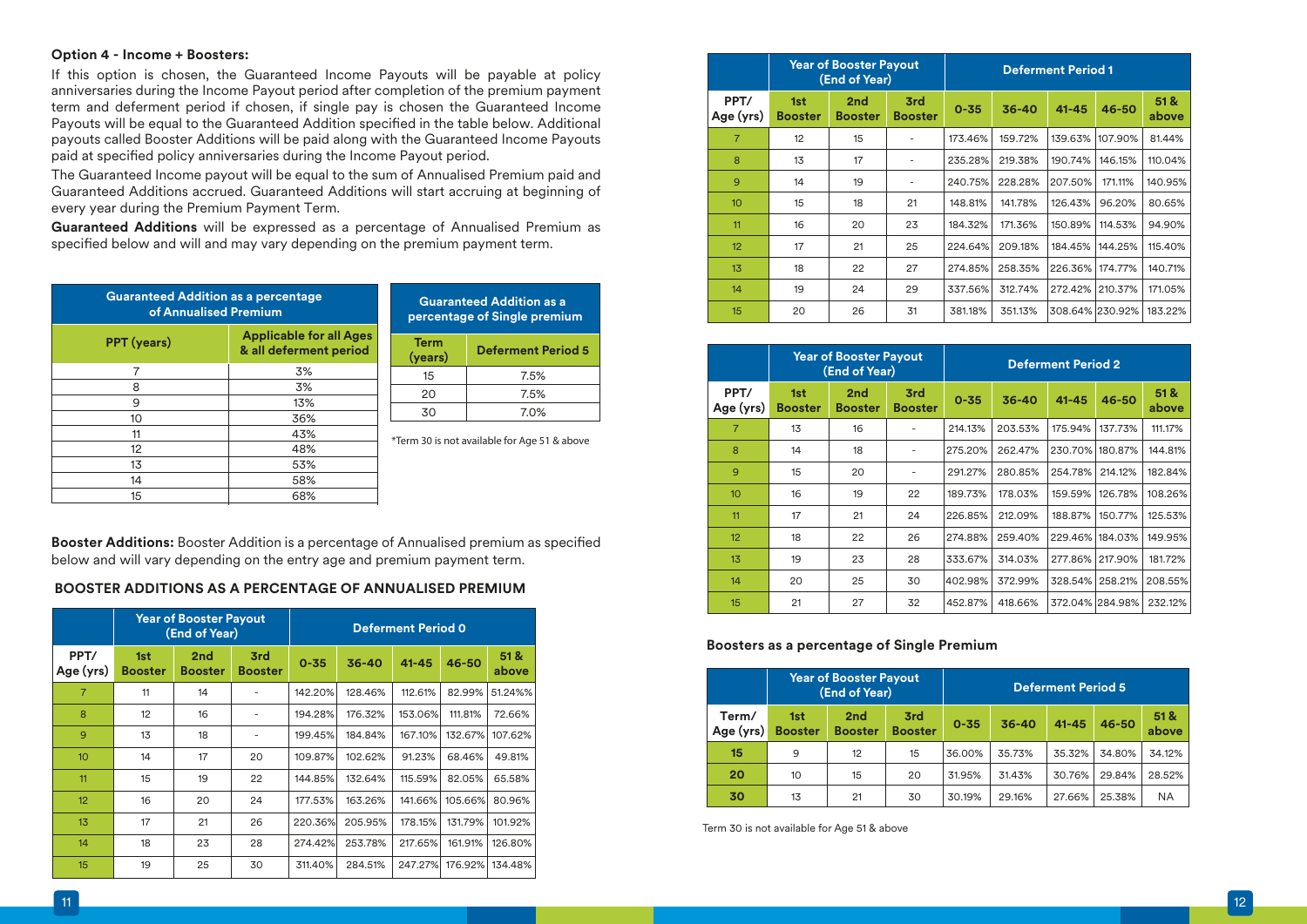### **Income Payout Period:**

Income Payout Period is the period over which the Guaranteed Income installments are paid. Income Payout Period is equal to the Premium Payment Term (PPT) which will commence after the end of PPT and the Deferment Period (if applicable) chosen by the policyholder. During Income Payout Period ,the Wealth Additions (if applicable) shall accrue at the beginning of each year and survival benefits shall be paid in arrears.

| <b>PPT</b><br>(years) | <b>Deferment</b><br>period | <b>Policy term</b> | Income Payout period (Income starts from<br>end of specified year till end of policy term) |  |  |  |  |  |
|-----------------------|----------------------------|--------------------|--------------------------------------------------------------------------------------------|--|--|--|--|--|
|                       |                            | 15                 | 6 <sup>th</sup>                                                                            |  |  |  |  |  |
| <b>SP</b>             | 5                          | 20                 | 6 <sup>th</sup>                                                                            |  |  |  |  |  |
|                       |                            | 25                 | 6 <sup>th</sup>                                                                            |  |  |  |  |  |
| 5                     | $\mathbf 2$                | 12                 | $8^{\text{th}}$                                                                            |  |  |  |  |  |
|                       | 0                          | 14                 | 8 <sup>th</sup>                                                                            |  |  |  |  |  |
| $\overline{7}$        | $\mathbf{1}$               | 15                 | 9 <sup>th</sup>                                                                            |  |  |  |  |  |
|                       | $\overline{2}$             | 16                 | 10 <sup>th</sup>                                                                           |  |  |  |  |  |
|                       | 0                          | 16                 | 9 <sup>th</sup>                                                                            |  |  |  |  |  |
| 8                     | $\mathbf{1}$               | 17                 | 10 <sup>th</sup>                                                                           |  |  |  |  |  |
|                       | $\overline{c}$             | 18                 | 11 <sup>th</sup>                                                                           |  |  |  |  |  |
|                       | O                          | 18                 | 10 <sup>th</sup>                                                                           |  |  |  |  |  |
| 9                     | $\mathbf{1}$               | 19                 | 11 <sup>th</sup>                                                                           |  |  |  |  |  |
|                       | $\overline{2}$             | 20                 | 12 <sup>th</sup>                                                                           |  |  |  |  |  |
|                       | 0                          | 20                 | 11 <sup>th</sup>                                                                           |  |  |  |  |  |
| 10                    | $\mathbf{1}$               | 21                 | $12^{th}$                                                                                  |  |  |  |  |  |
|                       | $\mathbf 2$                | 22                 | 13 <sup>th</sup>                                                                           |  |  |  |  |  |
|                       | 0                          | 22                 | $12^{th}$                                                                                  |  |  |  |  |  |
| 11                    | $\mathbf{1}$               | 23                 | 13 <sup>th</sup>                                                                           |  |  |  |  |  |
|                       | $\overline{2}$             | 24                 | 14 <sup>th</sup>                                                                           |  |  |  |  |  |
|                       | 0                          | 24                 | 13 <sup>th</sup>                                                                           |  |  |  |  |  |
| 12                    | $\mathbf{1}$               | 25                 | 14 <sup>th</sup>                                                                           |  |  |  |  |  |
|                       | $\overline{2}$             | 26                 | 15 <sup>th</sup>                                                                           |  |  |  |  |  |
|                       | 0                          | 26                 | 14 <sup>th</sup>                                                                           |  |  |  |  |  |
| 13                    | $\mathbf{1}$               | 27                 | 15 <sup>th</sup>                                                                           |  |  |  |  |  |
|                       | $\overline{\mathbf{c}}$    | 28                 | 16 <sup>th</sup>                                                                           |  |  |  |  |  |
|                       | 0                          | 28                 | 15 <sup>th</sup>                                                                           |  |  |  |  |  |
| 14                    | $\mathbf{1}$               | 29                 | 16 <sup>th</sup>                                                                           |  |  |  |  |  |
|                       | $\overline{2}$             | 30                 | 17 <sup>th</sup>                                                                           |  |  |  |  |  |
|                       | O                          | 30                 | 16 <sup>th</sup>                                                                           |  |  |  |  |  |
| 15                    | $\mathbf{1}$               | 31                 | 17 <sup>th</sup>                                                                           |  |  |  |  |  |
|                       | $\overline{\mathbf{c}}$    | 32                 | 18 <sup>th</sup>                                                                           |  |  |  |  |  |

### **MATURITY BENEFIT**

### **Option 1 – Endowment Option:**

On survival of the Life Assured till the Maturity Date, provided that the Policy is in In-force Status, the Guaranteed Maturity Benefit which is equal to sum of Total Premiums Payable. accrued Guaranteed Additions and accrued Wealth Additions will be payable at maturity.

Guaranteed Additions will start accruing from the beginning of the 1st policy year till the end of Premium Payment Term. Guaranteed additions will be calculated as a percentage of the Annualised premium and vary by Premium Payment Term (PPT) and Policy Term (PT) as detailed below.

| <b>PPT</b><br>(years) | PT<br>(years) | <b>Guaranteed Additions as percentage</b><br>of Annualized premium |
|-----------------------|---------------|--------------------------------------------------------------------|
| 5                     | 12            | 5.0%                                                               |
| $\overline{7}$        | 15            | 10.0%                                                              |
| 8                     | 16            | 10.0%                                                              |
| 9                     | 18            | 15.0%                                                              |
| 10 <sub>10</sub>      | 20            | 20.0%                                                              |
| 11                    | 22            | 25.0%                                                              |
| 12 <sub>2</sub>       | 20            | 25.0%                                                              |
| 12 <sub>2</sub>       | 24            | 30.0%                                                              |
| 13                    | 26            | 35.0%                                                              |
| 14                    | 28            | 42.0%                                                              |
| 15                    | 30            | 50.0%                                                              |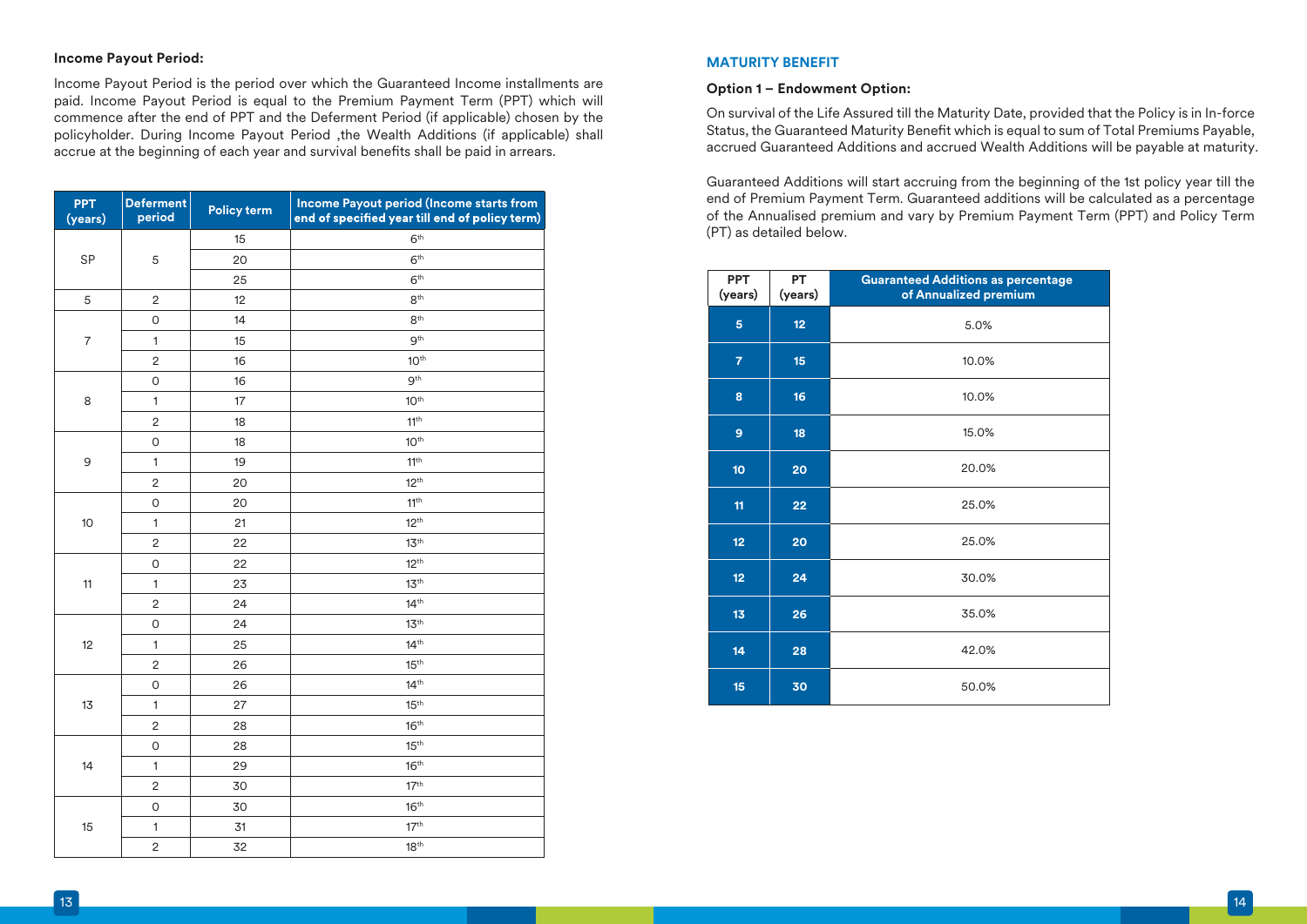Wealth additions will start accruing at beginning of every year after completion of PPT till the end of Policy Term. Wealth additions will be calculated as a percentage of the Total Premium Payable and vary by Premium Payment Term (PPT) and Policy Term (PT) as detailed below.

|                       | Wealth Additions as percentage of Total premium payable |          |           |           |        |               |  |  |  |
|-----------------------|---------------------------------------------------------|----------|-----------|-----------|--------|---------------|--|--|--|
| <b>PPT</b><br>(years) | PT<br>(years)                                           | $0 - 35$ | $36 - 40$ | $41 - 45$ | 46-50  | 51 &<br>above |  |  |  |
| 5                     | 12 <sub>2</sub>                                         | 5.88%    | 5.56%     | 5.25%     | 4.19%  | 3.13%         |  |  |  |
| $\overline{7}$        | 15                                                      | 8.74%    | 8.42%     | 7.90%     | 6.83%  | 5.24%         |  |  |  |
| 8                     | 16                                                      | 9.41%    | 9.20%     | 8.67%     | 7.61%  | 6.02%         |  |  |  |
| 9                     | 18                                                      | 9.88%    | 9.57%     | 9.05%     | 8.00%  | 6.43%         |  |  |  |
| 10                    | 20                                                      | 11.34%   | 10.92%    | 10.27%    | 9.52%  | 7.92%         |  |  |  |
| 11                    | 22                                                      | 11.29%   | 10.98%    | 10.22%    | 9.49%  | 7.63%         |  |  |  |
| $12 \overline{ }$     | 20                                                      | 10.87%   | 10.37%    | 9.67%     | 8.86%  | 7.09%         |  |  |  |
| 12 <sub>2</sub>       | 24                                                      | 11.37%   | 10.96%    | 10.36%    | 9.44%  | 7.51%         |  |  |  |
| 13                    | 26                                                      | 12.28%   | 11.77%    | 10.96%    | 9.95%  | 7.82%         |  |  |  |
| 14                    | 28                                                      | 13.10%   | 12.50%    | 11.78%    | 10.57% | 8.34%         |  |  |  |
| 15                    | 30                                                      | 14.04%   | 13.42%    | 12.42%    | 11.30% | 8.76%         |  |  |  |

Where, Total Premiums Payable shall be the total Premiums payable during the PPT excluding any extra premium, frequency loadings on premium, if any, the premiums paid towards the Riders, if any, and applicable tax and cess.

### **Option 3 – Income + Lumpsum Option:**

On survival of the Life Assured till the Maturity Date, provided that the Policy is in In-force Status, Guaranteed Maturity Benefit which is equal to the Accrued Wealth Additions will be payable.

Wealth additions will accrue during the Income Payout period at beginning of each policy year and will be calculated as a percentage of the Total premiums payable and vary by Premium Payment Term (PPT) and Policy Term (PT) as detailed below.

|                  | Wealth Addition as a percentage of Total Premiums Payable |                           |              |           |              |           |                           |              |           |               |          |              |              |                           |              |
|------------------|-----------------------------------------------------------|---------------------------|--------------|-----------|--------------|-----------|---------------------------|--------------|-----------|---------------|----------|--------------|--------------|---------------------------|--------------|
| PPT/             |                                                           | <b>Deferment Period 0</b> |              |           |              |           | <b>Deferment Period 1</b> |              |           |               |          |              |              | <b>Deferment Period 2</b> |              |
| Age<br>(years)   | $0 - 35$                                                  | $36 -$<br>40              | $41 -$<br>45 | 46-50     | 51&<br>above | $0 - 35$  | $36 -$<br>40              | $41 -$<br>45 | 46-50     | 51 &<br>above | $0 - 35$ | $36 -$<br>40 | $41 -$<br>45 | $46 - 50$                 | 51&<br>above |
| 5                | <b>NA</b>                                                 | <b>NA</b>                 | <b>NA</b>    | <b>NA</b> | <b>NA</b>    | <b>NA</b> | <b>NA</b>                 | <b>NA</b>    | <b>NA</b> | <b>NA</b>     | 6.12%    | 5.91%        | 5.06%        | 3.88%                     | 2.06%        |
| $\overline{7}$   |                                                           | 6.48% 5.94% 5.08%         |              | 3.56%     | 2.27%        | 8.02%     | 7.49%                     | 6.62%        | 5.21%     | 4.02%         | 9.55%    | 9.02%        | 8.03%        | 6.51%                     | 5.11%        |
| 8                |                                                           | 5.93% 5.28%               | 4.41%        | 2.90%     | 1.49%        | 7.34%     |                           | 6.80% 5.93%  | 4.52%     | 3.10%         | 8.86%    | 8.20%        | 7.23%        | 5.70%                     | 4.28%        |
| 9                |                                                           | 5.08% 4.76%               | 4.22%        | 3.15%     | 2.40%        | 6.52%     | 6.10%                     | 5.57%        | 4.39%     | 3.53%         | 8.12%    | 7.79%        | 7.15%        | 5.86%                     | 5.01%        |
| 10 <sup>10</sup> |                                                           | 3.27% 3.06% 2.53%         |              | 1.58%     | 0.94%        | 4.81%     |                           | 4.60% 3.93%  | 2.87%     | 2.24%         | 6.22%    | 5.90%        | 5.22%        | 3.93%                     | 3.17%        |
| 11               |                                                           | 3.76% 3.54% 2.99%         |              | 2.02%     | 1.33%        | 5.02%     |                           | 4.70% 4.20%  | 3.02%     | 2.21%         | 6.34%    | 6.02%        | 5.37%        | 4.03%                     | 3.28%        |
| 12               |                                                           | 4.20% 3.89% 3.35%         |              | 2.31%     | 1.68%        | 5.61%     | 5.29%                     | 4.55%        | 3.40%     | 2.65%         | 6.99%    | 6.66%        | 5.93%        | 4.46%                     | 3.61%        |
| 13               | 4.91%                                                     | 4.58%                     | 3.95%        | 2.79%     | 2.05%        | 6.32%     | 6.01%                     | 5.26%        | 3.88%     | 3.04%         | 7.82%    | 7.38%        | 6.65%        | 5.06%                     | 4.10%        |
| 14               |                                                           | 5.66% 5.33%               | 4.60%        | 3.32%     | 2.47%        | 7.18%     | 6.76%                     | 6.01%        | 4.42%     | 3.57%         | 8.67%    | 8.25%        | 7.29%        | 5.59%                     | 4.53%        |
| 15               |                                                           | 6.09% 5.67%               | 4.92%        | 3.42%     | 2.56%        | 7.59%     | 7.15%                     | 6.31%        | 4.59%     | 3.63%         | 9.17%    | 8.64%        | 7.68%        | 5.77%                     | 4.59%        |

### No maturity benefit is payable under Option 2 and Option 4.

For policy with non-annual premium frequency, Guaranteed Additions and Booster Additions shall accrue proportionally by applying factor as per below:

| <b>Mode</b> | <b>Factor on Guaranteed Additions and Booster Additions</b><br>expressed as a percentage of Annualised Premium |
|-------------|----------------------------------------------------------------------------------------------------------------|
| Half-Yearly | 1/2                                                                                                            |
| Monthly     | 1/12                                                                                                           |

# **DEATH BENEFIT**

In the event of the unfortunate death of the Life Assured during the policy term provided that the policy is still In-force status on the date of death, the nominee shall receive Death Benefit and the Policy shall terminate.

The Death Benefit payable on death shall be higher of Sum Assured on Death:

Sum Assured on Death shall be defined as higher of:

- Basic sum assured (BSA), which is the absolute amount assured to be paid on death.
- Annualised Premium or Single premium multiplied by the Death Benefit Multiple
- 105% of total premiums paid up to the date of death

The Death benefit payable shall not be less than following based on plan option chosen:

• **Option 1: Endowment** – Total Premiums Paid plus accrued Guaranteed Additions and accrued Wealth Additions (if any) till the date of death.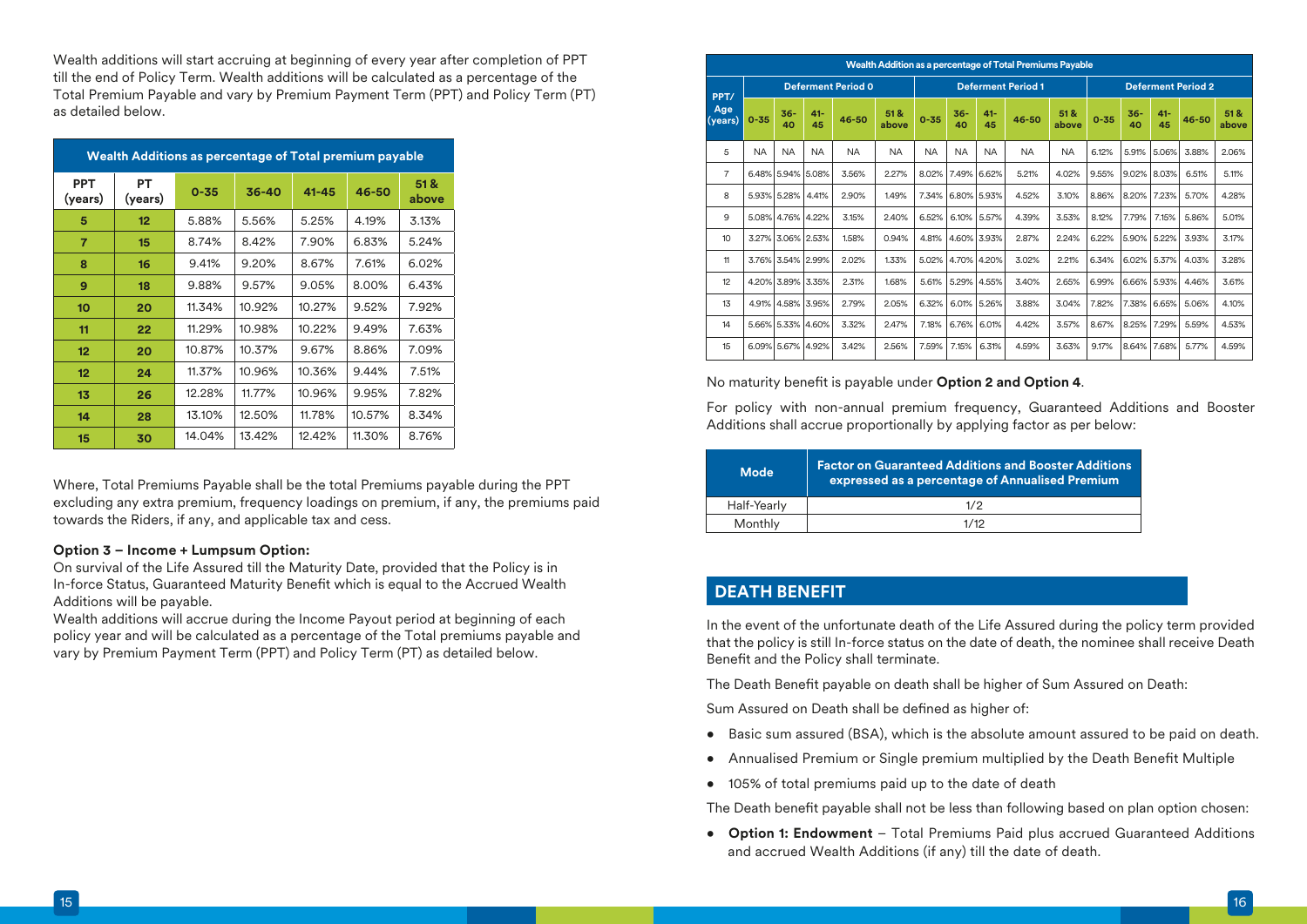- **Option 2: Income** Total Premiums Paid plus accrued Guaranteed Additions less Guaranteed Income Payouts made during the Income Payout Period (if any) till date of death.
- **Option 3: Income + Lumpsum** Total Premiums Paid plus accrued Guaranteed Additions and accrued Wealth Additions (if any) less Guaranteed Income Payouts made during the Income Payout Period (if any) till date of death.
- **Option 4: Income + Boosters** Total Premiums Paid plus accrued Guaranteed Additions and accrued Booster Additions less Guaranteed Income Payouts made during the Income Payout Period (if any) till date of death

### Where,

Basic Sum Assured is equal to 10 x Annualised premium for Limited pay and 1.25 x Single Premium for Single pay policies.

The Death benefit multiples will vary basis age at entry as mentioned in the table below:

|                  | <b>Limited Pay</b>                                |                  |                                                   |                  | <b>Single Pay</b>                                 |              |
|------------------|---------------------------------------------------|------------------|---------------------------------------------------|------------------|---------------------------------------------------|--------------|
| Age<br>(in yrs.) | <b>Death</b><br><b>Benefit</b><br><b>Multiple</b> | Age<br>(in yrs.) | <b>Death</b><br><b>Benefit</b><br><b>Multiple</b> | Age<br>(in yrs.) | <b>Death</b><br><b>Benefit</b><br><b>Multiple</b> | Ag<br>(in yr |
| 0                | 13.00                                             | 31               | 11.45                                             | O                | 1.62                                              | 31           |
| 1                | 12.95                                             | 32               | 11.40                                             | 1                | 1.62                                              | 32           |
| 2                | 12.90                                             | 33               | 11.35                                             | 2                | 1.61                                              | 33           |
| 3                | 12.85                                             | 34               | 11.30                                             | 3                | 1.60                                              | 34           |
| 4                | 12.80                                             | 35               | 11.25                                             | 4                | 1.60                                              | 35           |
| 5                | 12.75                                             | 36               | 11.20                                             | 5                | 1.59                                              | 36           |
| 6                | 12.70                                             | 37               | 11.15                                             | 6                | 1.59                                              | 37           |
| $\overline{7}$   | 12.65                                             | 38               | 11.10                                             | $\overline{7}$   | 1.58                                              | 38           |
| 8                | 12.60                                             | 39               | 11.05                                             | 8                | 1.57                                              | 39           |
| 9                | 12.55                                             | 40               | 11.00                                             | 9                | 1.57                                              | 4C           |
| 10               | 12.50                                             | 41               | 10.95                                             | 10 <sup>°</sup>  | 1.56                                              | 41           |
| 11               | 12.45                                             | 42               | 10.90                                             | 11               | 1.55                                              | 42           |
| 12               | 12.40                                             | 43               | 10.85                                             | 12               | 1.55                                              | 43           |
| 13               | 12.35                                             | 44               | 10.80                                             | 13               | 1.54                                              | 44           |
| 14               | 12.30                                             | 45               | 10.75                                             | 14               | 1.54                                              | 45           |
| 15               | 12.25                                             | 46               | 10.70                                             | 15               | 1.53                                              | 46           |

|                | <b>Limited Pay</b>                                |                  | <b>Single Pay</b>                                 |                  |                                                   |                  |                                                   |
|----------------|---------------------------------------------------|------------------|---------------------------------------------------|------------------|---------------------------------------------------|------------------|---------------------------------------------------|
| ge<br>yrs.)    | <b>Death</b><br><b>Benefit</b><br><b>Multiple</b> | Age<br>(in yrs.) | <b>Death</b><br><b>Benefit</b><br><b>Multiple</b> | Age<br>(in yrs.) | <b>Death</b><br><b>Benefit</b><br><b>Multiple</b> | Age<br>(in yrs.) | <b>Death</b><br><b>Benefit</b><br><b>Multiple</b> |
| 0              | 13.00                                             | 31               | 11.45                                             | 0                | 1.62                                              | 31               | 1.43                                              |
| $\mathbf{1}$   | 12.95                                             | 32               | 11.40                                             | 1                | 1.62                                              | 32               | 1.42                                              |
| $\overline{2}$ | 12.90                                             | 33               | 11.35                                             | $\overline{2}$   | 1.61                                              | 33               | 1.42                                              |
| $\overline{3}$ | 12.85                                             | 34               | 11.30                                             | 3                | 1.60                                              | 34               | 1.41                                              |
| 4              | 12.80                                             | 35               | 11.25                                             | $\overline{4}$   | 1.60                                              | 35               | 1.41                                              |
| $\mathbf 5$    | 12.75                                             | 36               | 11.20                                             | 5                | 1.59                                              | 36               | 1.40                                              |
| 6              | 12.70                                             | 37               | 11.15                                             | 6                | 1.59                                              | 37               | 1.39                                              |
| $\overline{7}$ | 12.65                                             | 38               | 11.10                                             | $\overline{7}$   | 1.58                                              | 38               | 1.39                                              |
| 8              | 12.60                                             | 39               | 11.05                                             | 8                | 1.57                                              | 39               | 1.38                                              |
| 9              | 12.55                                             | 40               | 11.00                                             | 9                | 1.57                                              | 40               | 1.37                                              |
| 10             | 12.50                                             | 41               | 10.95                                             | 10               | 1.56                                              | 41               | 1.37                                              |
| 11             | 12.45                                             | 42               | 10.90                                             | 11               | 1.55                                              | 42               | 1.36                                              |
| 12             | 12.40                                             | 43               | 10.85                                             | 12               | 1.55                                              | 43               | 1.36                                              |
| 13             | 12.35                                             | 44               | 10.80                                             | 13               | 1.54                                              | 44               | 1.35                                              |
| 14             | 12.30                                             | 45               | 10.75                                             | 14               | 1.54                                              | 45               | 1.34                                              |
| 15             | 12.25                                             | 46               | 10.70                                             | 15               | 1.53                                              | 46               | 1.34                                              |

|                  | <b>Limited Pay</b>                                |                  |                                                   | S                |                                              |
|------------------|---------------------------------------------------|------------------|---------------------------------------------------|------------------|----------------------------------------------|
| Age<br>(in yrs.) | <b>Death</b><br><b>Benefit</b><br><b>Multiple</b> | Age<br>(in yrs.) | <b>Death</b><br><b>Benefit</b><br><b>Multiple</b> | Age<br>(in yrs.) | <b>Deat</b><br><b>Benet</b><br><b>Multip</b> |
| 16               | 12.20                                             | 47               | 10.65                                             | 16               | 1.52                                         |
| 17               | 12.15                                             | 48               | 10.60                                             | 17               | 1.52                                         |
| 18               | 12.10                                             | 49               | 10.55                                             | 18               | 1.51                                         |
| 19               | 12.05                                             | 50               | 10.50                                             | 19               | 1.50                                         |
| 20               | 12.00                                             | 51               | 10.45                                             | 20               | 1.50                                         |
| 21               | 11.95                                             | 52               | 10.40                                             | 21               | 1.49                                         |
| 22               | 11.90                                             | 53               | 10.35                                             | 22               | 1.49                                         |
| 23               | 11.85                                             | 54               | 10.30                                             | 23               | 1.48                                         |
| 24               | 11.80                                             | 55               | 10.25                                             | 24               | 1.47                                         |
| 25               | 11.75                                             | 56               | 10.20                                             | 25               | 1.47                                         |
| 26               | 11.70                                             | 57               | 10.15                                             | 26               | 1.46                                         |
| 27               | 11.65                                             | 58               | 10.10                                             | 27               | 1.46                                         |
| 28               | 11.60                                             | 59               | 10.05                                             | 28               | 1.45                                         |
| 29               | 11.55                                             | 60               | 10.00                                             | 29               | 1.44                                         |
| 30               | 11.50                                             |                  |                                                   | 30               | 1.44                                         |

|                  | <b>Single Pay</b>                   |                  |                                     |  |  |  |  |  |  |
|------------------|-------------------------------------|------------------|-------------------------------------|--|--|--|--|--|--|
| Age<br>(in yrs.) | Death<br>Benefit<br><b>Multiple</b> | Age<br>(in yrs.) | Death<br>Benefit<br><b>Multiple</b> |  |  |  |  |  |  |
| 16               | 1.52                                | 47               | 1.33                                |  |  |  |  |  |  |
| 17               | 1.52                                | 48               | 1.32                                |  |  |  |  |  |  |
| 18               | 1.51                                | 49               | 1.32                                |  |  |  |  |  |  |
| 19               | 1.50                                | 50               | 1.31                                |  |  |  |  |  |  |
| 20               | 1.50                                | 51               | 1.31                                |  |  |  |  |  |  |
| 21               | 1.49                                | 52               | 1.30                                |  |  |  |  |  |  |
| 22               | 1.49                                | 53               | 1.29                                |  |  |  |  |  |  |
| 23               | 1.48                                | 54               | 1.29                                |  |  |  |  |  |  |
| 24               | 1.47                                | 55               | 1.28                                |  |  |  |  |  |  |
| 25               | 1.47                                | 56               | 1.27                                |  |  |  |  |  |  |
| 26               | 1.46                                | 57               | 1.27                                |  |  |  |  |  |  |
| 27               | 1.46                                | 58               | 1.26                                |  |  |  |  |  |  |
| 28               | 1.45                                | 59               | 1.26                                |  |  |  |  |  |  |
| 29               | 1.44                                | 60               | 1.25                                |  |  |  |  |  |  |
| 30               | 1.44                                |                  |                                     |  |  |  |  |  |  |

If at the time of death of Life Assured is a minor, death benefit shall be paid to the Policyholder.

Where, Annualised Premium shall be the premium payable in a year chosen by the policyholder, excluding the taxes, rider premiums, underwriting extra premiums and loadings for modal premiums, if any.

Total Premiums paid shall be the total Premiums received excluding any extra premium, the premiums paid towards the Riders, if any, and applicable tax and cess.

The policy cover terminates with the payment of death benefit.

# **OTHER FEATURES**

### **FLEXIBILITY TO CHOOSE THE DATE OF BENEFIT PAYOUT**

Benefits will be paid on policy anniversaries by default. Alternatively, the policyholder can choose to receive the survival benefits on any one date, succeeding the date of issuance, as per their choice.

The Guaranteed Income payout shall accumulate at a compound interest rate per annum equal to 10 Year G-Sec yield prevailing at the respective default date of payout less 200 basis points.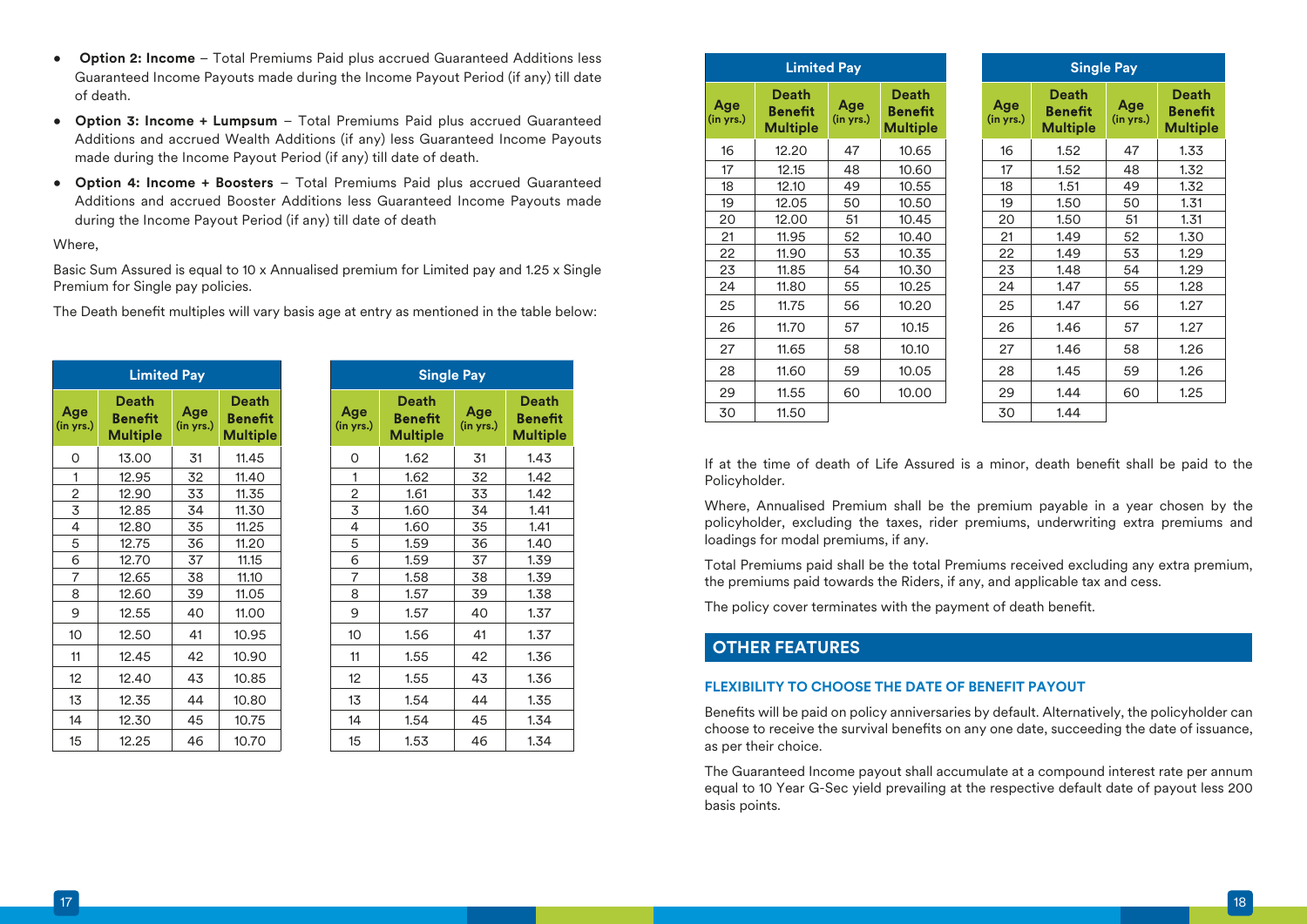This option needs to be selected at policy inception and cannot be changed during the policy tenure.

This benefit is not available with Option 1-Endowment option.

### **INCOME PAYOUT FACTOR**

The policyholder can choose, at inception of the policy, to receive the Annual Income under the Option 2,3 & 4 at less frequent intervals. The amount of Income Payout shall be as given below:

| <b>Income Payout</b><br><b>Frequency</b> | <b>Income Payout Factor</b> |
|------------------------------------------|-----------------------------|
| Annual                                   | 100% of Annual Income       |
| Half-Yearly                              | 97% of Annual Income x 1/2  |
| Monthly                                  | 95% of Annual Income x 1/12 |

Annual Income refers to the Guaranteed Income Payouts paid in respect of annual frequency.

### **LOANS**

You may take a loan against your policy once it acquires a Surrender Value. The maximum amount that can be availed is 90% of Special Surrender Value of your policy at the end of the relevant Policy Year less any unpaid premiums for that year and loan interest accrued, if a loan is already existing on the policy, to the end of that year. While you avail the loan, your Policy must be assigned in favor of the Company to the extent of the outstanding loan. The rate of interest for your loan amount shall be prescribed by the Company from time to time. The rate of interest is taken as the 10 Year G-Sec rate plus 250 basis points rounded up to nearest 50 basis points. The prevailing interest rate is 10% p.a. and Company reserves the right to change this interest rate, subject to prior approval from IRDAI. Please contact us to know the prevailing rate of interest.

### **RIDERS**

To safeguard your family against certain unfortunate events, you can opt for the following riders at a nominal cost:

| <b>PNB MetLife Accidental</b><br><b>Death Benefit Rider Plus</b><br>(UIN: 117B020V03) | This Rider provides additional protection over<br>and above the death benefit under this Policy in<br>the event of the death of the Life Assured in an<br>Accident                                            |
|---------------------------------------------------------------------------------------|---------------------------------------------------------------------------------------------------------------------------------------------------------------------------------------------------------------|
| <b>PNB MetLife Serious Illness</b><br>Rider (UIN: 117B021V03)                         | This Rider provides additional protection over and<br>above the Death Benefit under this Policy in the<br>event of the Life Assured being diagnosed with<br>any of the critical illnesses listed in the Rider |

Please refer to the rider brochure and rider terms and conditions for further details.

- o Rider Sum Assured shall be subject to Sum Assured of base policy
- o Premium for all the riders put together shall be subject to a ceiling of 30% of the premium of the basic product.
- o The Rider Premium Payment Term cannot be more than the Premium Payment Term of the Base Policy if taken at the outset, or will be less than or equal to the outstanding Premium Payment Term of the Base Policy, if taken subsequently.
- o When the Base Policy is paid-up, lapsed, surrendered or forfeited, the rider attached to the Base Policy will also terminate immediately. For more details on the rider benefits, features, terms and conditions, please refer to the rider terms and conditions carefully or contact Your insurance advisor.
- o Rider shall not be offered for POS Policies.

### **FLEXIBLE PREMIUM PAYMENT MODES & MODAL FACTORS**

You may elect to pay premiums by Yearly, Half Yearly, or Monthly mode subject to the minimum annualised premium under each mode.

For other than Single Premium payment mode,

- a. The Guaranteed Addition and Booster Addition rates are expressed in terms of Annualized Premium.
- b. The Wealth Additions are expressed in terms of Total Premiums Payable (with respect to Annual mode of premium payment).

Therefore, for other than Single premium and non-annual mode of premium payment,

- a. Modal factors shall be used to derive the Annualized premium
- b. Conversion factors shall be used to derive Total Premiums Payable (based on Annualized Premiums)

| <b>Premium Paying</b><br><b>Mode</b> | <b>Modal Factors</b> | <b>Conversion Factors</b> |
|--------------------------------------|----------------------|---------------------------|
| Annual                               |                      |                           |
| <b>Half Yearly</b>                   | 0.5131               | 1.0262                    |
| Monthly                              | 0.0886               | 1.0632                    |

Alterations between different modes of premium payment is allowed at any policy anniversary on request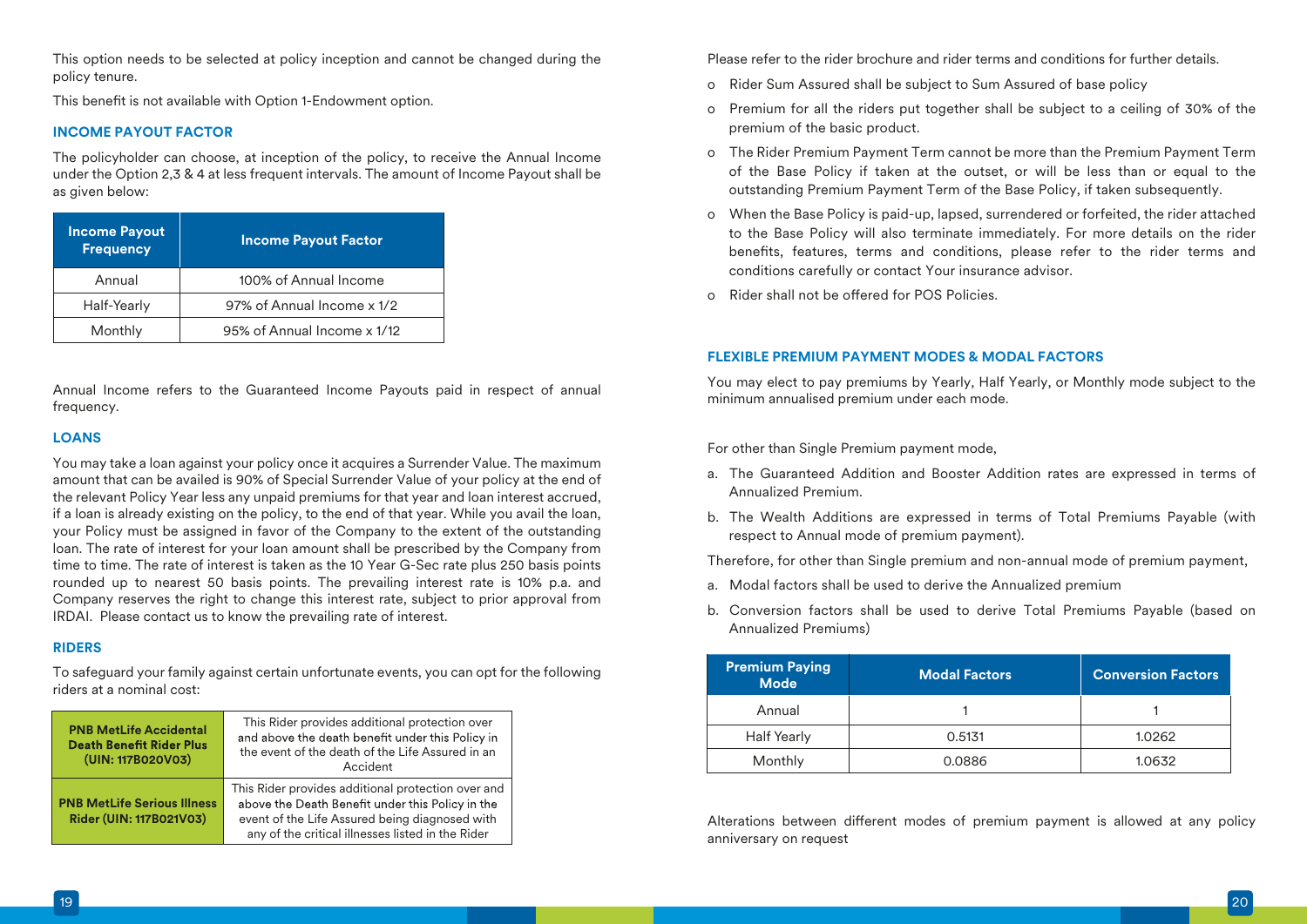### **HIGH PREMIUM REWARD**

You will be rewarded with additional benefits if you choose to pay a higher premium as below. High Premium Reward shall be added to the Guaranteed Additions

|                       | <b>Additional Benefit</b>                    |                                                 |  |
|-----------------------|----------------------------------------------|-------------------------------------------------|--|
| <b>Premium Size</b>   | <b>Single Pay</b><br>$(%$ of Single Premium) | <b>Limited Pay</b><br>(% of Annualized Premium) |  |
| Rs. 0 - 29,999        | Nil                                          | Nil                                             |  |
| Rs. 30,000 - 49,999   | Nil                                          | 4%                                              |  |
| Rs. 50,000 - 74,999   | Nil                                          | 8.50%                                           |  |
| Rs. 75,000 & 9,99,999 | Nil                                          | 12%                                             |  |
| Rs. 10,00,000 & above | 1%                                           | 12%                                             |  |

### **GRACE PERIOD**

Grace period is time granted from the due date for the payment of premium, without any penalty or late fee, during which time the policy is considered to be in-force with the risk cover without any interruption, as per the terms & conditions. The grace period for payment of the premium is 15 days, where the policyholder pays the premium on a monthly basis and 30 days in all other cases.

#### **PREMIUM DISCONTINUANCE**

#### **Lapse**

If all due premiums for the first two consecutive years are not paid, the policy shall lapse at the end of the grace period and the risk cover and rider benefits, if any, will cease immediately. No benefits will be paid when the policy is in lapsed status. A lapsed policy can be revived as per terms and conditions as mentioned in the Revival section.

If a lapsed policy is not revived by the end of the revival period, the policy will be terminated.

#### **SURRENDER VALUE**

If all due Instalment Premiums have been paid for at least two consecutive Policy Years, the Policy shall acquire a Guaranteed Surrender Value.

The Policy will automatically terminate after payment of the Surrender Value. The Surrender Value payable shall be higher of Guaranteed Surrender Value and Special Surrender Value as given below:

### **Guaranteed Surrender Value:**

GSV = {GSV Factor multiplied by Total Premiums Paid less survival benefits already paid, if applicable, till the date of Surrender}; subject to a minimum of zero.

### **Special Surrender Value (SSV):**

Special Surrender Value is the Surrender Value specified by Us on receipt of a request for

Surrender. SSV is not guaranteed and the Company can change these SSV factors at any time during the Policy Term, subject to prior approval from IRDA of India.

#### **Reduced Paid-Up Value**

If a policy has acquired a non-zero surrender value and future due instalment premiums are not paid, the policy will continue as a paid up policy with reduced benefits. However, the policyholder shall have the option to surrender the policy.

If the policyholder does not surrender the policy and policy continues with reduced benefits following shall be payable:

| <b>Benefits</b>         | Payout                                                                                                                                                                                                                                                                                                                                                                                                                                                                                                                                                                                                                                                                                                                                                                                                                                                                                                                                                                                                                                                                                                                                                                                                                                                    |
|-------------------------|-----------------------------------------------------------------------------------------------------------------------------------------------------------------------------------------------------------------------------------------------------------------------------------------------------------------------------------------------------------------------------------------------------------------------------------------------------------------------------------------------------------------------------------------------------------------------------------------------------------------------------------------------------------------------------------------------------------------------------------------------------------------------------------------------------------------------------------------------------------------------------------------------------------------------------------------------------------------------------------------------------------------------------------------------------------------------------------------------------------------------------------------------------------------------------------------------------------------------------------------------------------|
| Death<br><b>Benefit</b> | The amount payable on death of the Life assured shall be equal to<br>Paid-Up Sum Assured on Death which is higher of:<br>Annualised Premium multiplied by the Death<br>✓<br>Benefit Multiple $x(t/n)$<br>$\checkmark$<br>Paid-Up Basic sum assured, which is the absolute<br>amount assured to be paid on death<br>105% of total premiums paid upto the date of death.<br>✓<br>Paid-up Basic Sum Assured is defined as<br>Basic Sum Assured x (t / n)<br>Where.<br>"t" refers the Number of Installment Premiums paid and "n" refers the Num-<br>ber of Installment Premiums payable during the PPT.<br>The Paid-Up Sum Assured on Death shall not be less than Total Premiums<br>Paid plus the accrued Guaranteed Additions and accrued Booster Additions.<br>The policy cover terminates with the payment of Reduced Paid-up Sum<br>Assured on Death.                                                                                                                                                                                                                                                                                                                                                                                                   |
| Survival<br>Benefit     | No survival benefit is payable if the policy is in Paid-Up status with reduced<br>benefits.                                                                                                                                                                                                                                                                                                                                                                                                                                                                                                                                                                                                                                                                                                                                                                                                                                                                                                                                                                                                                                                                                                                                                               |
| Maturity<br>Benefit     | Paid-Up Sum Assured on Maturity is defined as;<br><b>Option 1: Endowment</b> - Total Premiums Paid plus accrued Guaranteed<br>Additions shall be payable as lumpsum at maturity date.<br>Option 2: Income - Accumulated Value of each Reduced Paid-up Guaran-<br>teed Income Payouts at compound interest of 5% p.a. from their respective<br>date of income payment till maturity date shall be payable as lumpsum at<br>maturity date.<br>Option 3: Income + Lumpsum - Accumulated Value of each Reduced Paid-<br>up Guaranteed Income Payouts at compound interest of 5% p.a. from their<br>respective date of income payment till maturity date shall be payable as<br>lumpsum at maturity date.<br>Option 4: Income + Boosters - Accumulated Value of each Reduced Paid-<br>up Guaranteed Income Payouts and accrued Booster Addition at compound<br>interest of 5% p.a. from their respective date of income payment till maturity<br>date shall be payable as lumpsum at maturity date.<br>Where,<br>Reduced Paid-up Guaranteed Income payout = {Total Premiums Paid plus<br>Accrued Guaranteed Additions}/ Number of Instalment Premiums payable<br>The policy cover terminates with the payment of reduced maturity benefit<br>at maturity date. |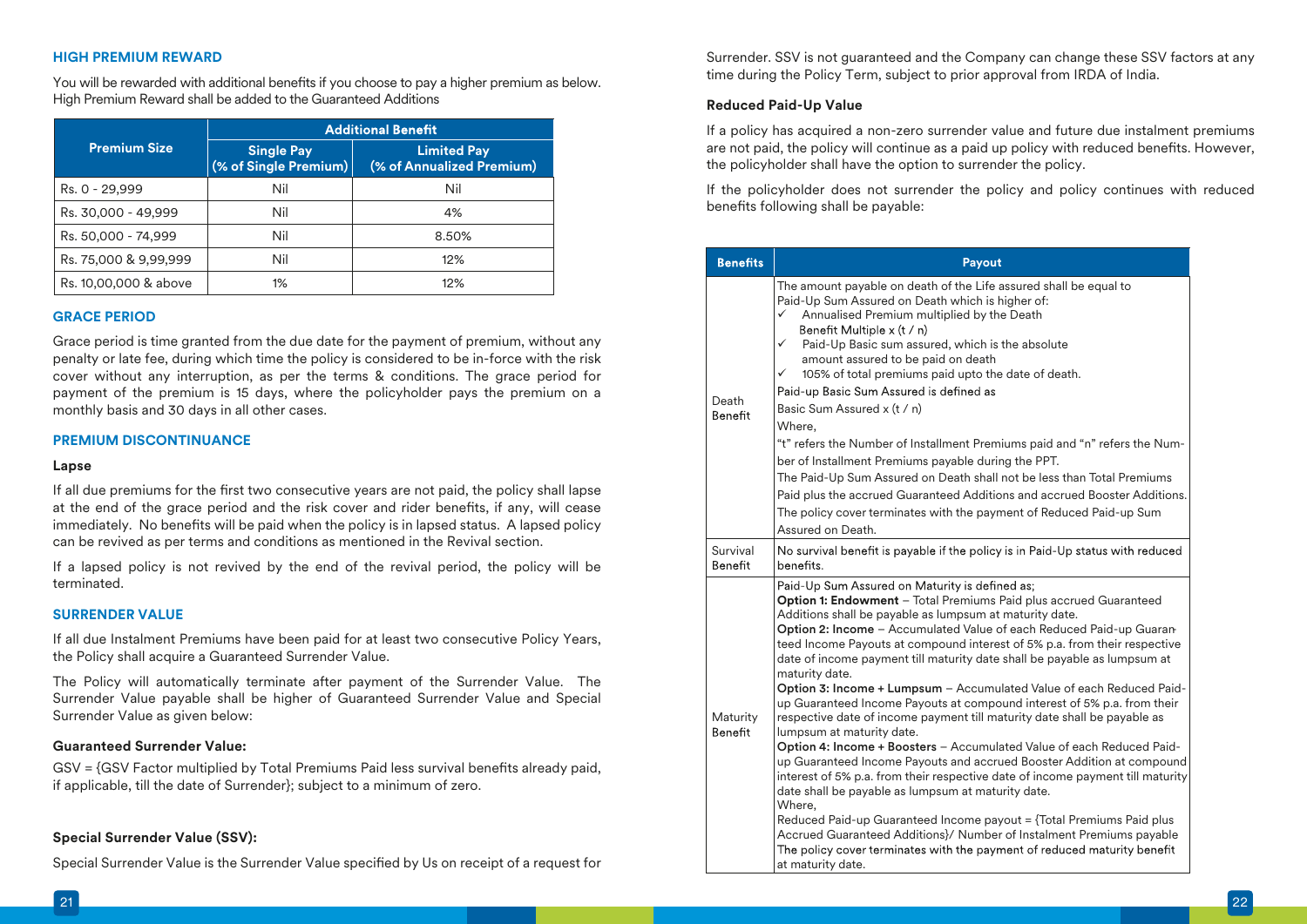### **REVIVAL**

You can revive your lapsed / Paid-up policy and the riders for its full coverage within five years from the due date of the first unpaid premium but before policy maturity, by paying all outstanding premiums along with the interest, as applicable. The interest for revival of the policy will be charged at market related rates set by the Company from time to time. The Company may change this interest rate from time to time. Currently, the Company charges 8.0% p.a. interest on revivals.

The rate of interest is calculated as the 10 Year G-Sec rate as on 1st of April plus 50 basis points, rounded up to the nearest 50 basis points. The Company will review the rate on an annual basis in April based on the prevailing 10 Year G-Sec rate. However, under special circumstances where the prevailing 10 Year G-Sec rate is changing in excess of 200 basis points from the G-Sec rate used for calculating the current interest rate, the company shall review the interest rate based on the prevailing 10 Year G-Sec rate.

This formula will be reviewed annually and only altered subject to prior approval of IRDA of India.

Revival of the policy and riders, if any, is subject to Board approved underwriting policy. A surrendered policy cannot be revived.

In the event of revival of the policy as per terms and conditions stated above, Guaranteed Additions and Booster Additions (if applicable) corresponding to all the installment premiums paid on revival shall accrue in the policy as if the policy had continued without any break.

The benefit payouts will be as mentioned below:

Revival during PPT: All benefit payouts shall be made when due as if the policy had continued without any break.

Revival after PPT: Sum of all Guaranteed Income Payouts (if any) payable during the period for which the policy was in reduced paid-up status shall be accumulated at 5% interest rate and will be paid as lumpsum upon revival of the policy. The other benefits which fall due subsequently in the policy tenure shall be paid as and when due.

### **TERMINATION**

The Policy will be terminated on the earliest of the following:

- o Cancellation during Free-look period
- o The date of Payment of Surrender Value
- o At the expiry of the Revival period, when the Policy has not been reinstated and provided the said Policy has not acquired any Paid-Up Value
- o Upon payment of death claim or maturity claim amount
- o On return of eligible premium/surrender value under suicide clause

# **TERMS & CONDITIONS**

#### **FREE LOOK PERIOD**

Please go through the terms and conditions of your Policy very carefully. If you have any objections to the terms and conditions of your Policy, you may cancel the Policy by giving a signed written notice to us within 15 days (30 days in case the Policy is sold to You through Our website) from the date of receiving your Policy, stating the reasons for your

objection and you will be entitled to a refund of the premium paid, subject to a deduction of proportionate risk premium for the period of cover, stamp duty and/or the expenses incurred on medical examination (if any).

### **TAX BENEFITS**

Tax benefits under this plan may be available as per the provisions and conditions of the Income Tax Act, 1961 and are subject to any changes made in the tax laws in future. Please consult your tax advisor for advice on the availability of tax benefits for the premiums paid and proceeds received under the policy.

### **EXCLUSIONS**

### **Suicide exclusion:**

If the Life Assured's death is due to suicide within twelve months from the date of commencement of the risk or from the Date of Revival of the Policy as applicable, the Nominee of beneficiary of the Policyholder shall be entitled to 80% of the total Premium paid under the Policy till the date of death or Surrender Value available as on the date of death, whichever is higher, provided the Policy is in Inforce status. We shall not be liable to pay any interest on this amount.

### **Waiting Period for policies sourced through POSP:**

For policies sourced through Point of Sales Persons (POSP), a Waiting Period of 90 days will be applicable from date of acceptance of risk. In the event of death (except accidental death) within Waiting Period, 100% of Total Premiums Paid shall be payable to the nominee.

### **NOMINATION**

Nomination should be in accordance with provisions of Section 39 of the Insurance Act 1938 as amended from time to time. Nomination of this Policy is not applicable if the Policy has been effected under Section 6 of the Married Women's Property Act 1874

#### **ASSIGNMENT**

Assignment should be in accordance with provisions of Section 38 of the Insurance Act 1938 as amended from time to time. Assignment of this Policy is not applicable if the Policy has been effected under Section 6 of the Married Waomen's Property Act 1874.

# **ABOUT PNB METLIFE**

PNB MetLife India Insurance Company Limited (PNB MetLife) is one of the leading life insurance companies in India. PNB MetLife has as its shareholders MetLife International Holdings LLC (MIHL), Punjab National Bank Limited (PNB), Jammu & Kashmir Bank Limited (JKB), M. Pallonji and Company Private Limited and other private investors, MIHL and PNB being the majority shareholders. PNB MetLife has been present in India since 2001.

PNB MetLife brings together the financial strength of a leading global life insurance provider, MetLife, Inc., and the credibility and reliability of PNB, one of India's oldest and leading nationalised banks. The vast distribution reach of PNB together with the global insurance expertise and product range of MetLife makes PNB MetLife a strong and trusted insurance provider.

For more information, visit www.pnbmetlife.com